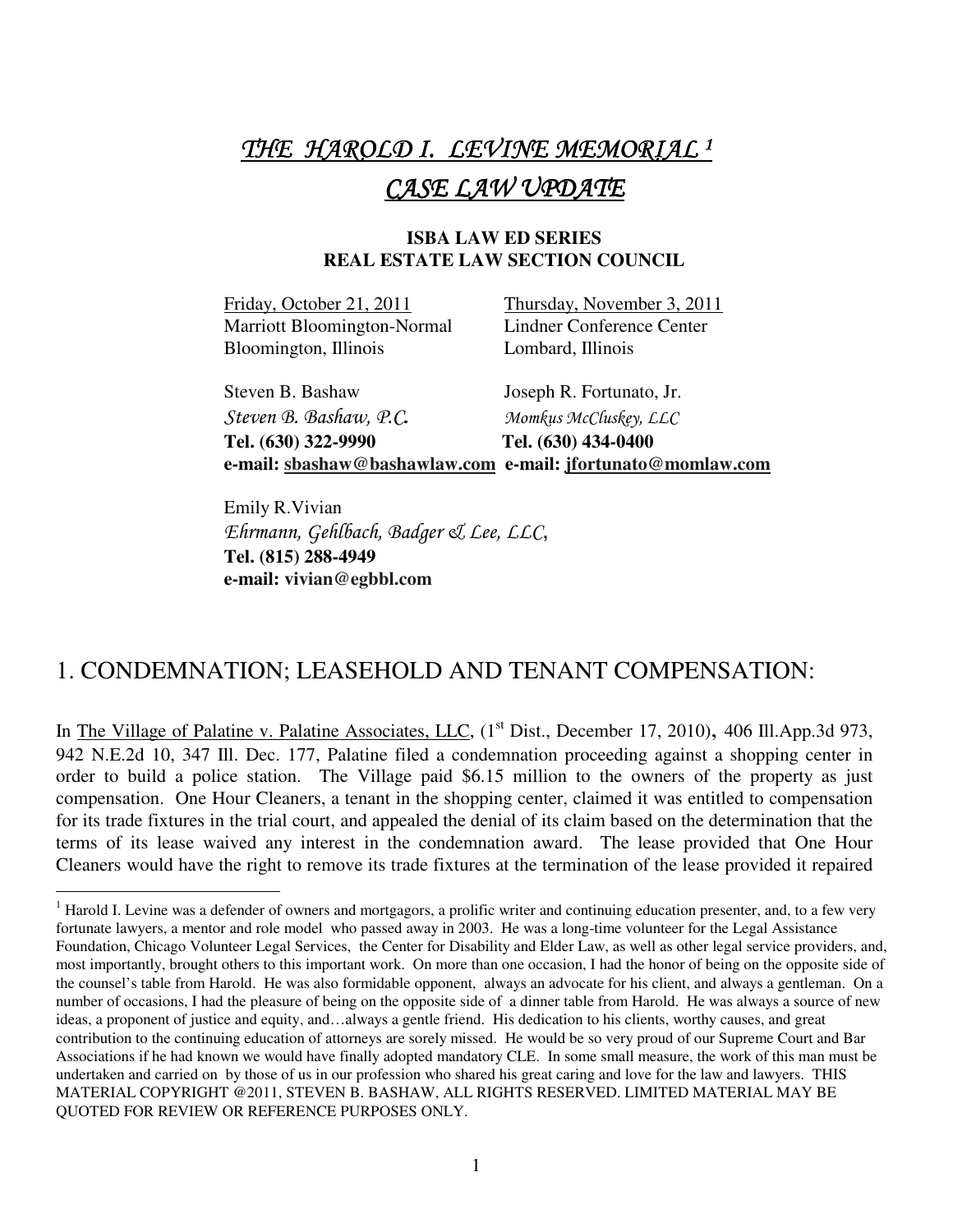any damage caused by the removal, and that any personal property not removed within five days following termination would become the landlord's property. More specifically, the lease stated that "if the whole of the Leased Premises shall be taken by any public authority under power of eminent domain, the Lease Term shall cease as of the day possession shall be taken by such public authority…All compensation awarded for any taking under the power of eminent domain…shall be the property of Landlord…and Tenant hereby assigns to Landlord all of the Tenant's rights, title and interest in and to any and all such compensation; provided, however, that Landlord shall not be entitled to any award specifically made to Tenant for the taking of Tenant's trade fixtures or leasehold improvements. The lease terminated on January 31, 2004 by the terms of the last of several amendments, but One Hour Cleaners remained on the property and paid rent through April, 2009. In December, 2006, the Village filed its Complaint to Condemn the property, and named One Hour Cleaners as a party. Two agreed final judgment orders were entered on June 9, 2009 between the owners and another tenant, Sears, but One Hour Cleaners did not join in the agreement and there was no specific award to One Hour for its trade fixtures or leasehold improvements. On July 9, 2009, One Hour Cleaners filed an appearance and motion for determination of its portion of just compensation for its "substantial cleaning fixtures" appraised at \$76,850. Palatine Associates argued that under the terms of the lease, One Hour Cleaners was not entitled to any portion of the award. The trial court ruled in favor of Palatine Associates, and One Hour Cleaners appealed.

The Second District affirmed, finding as a matter of law that the lease was terminated and One Hour Cleaners did not have an interest in the condemnation award. Although the improvements by One Hour Cleaners were trade fixtures under the standard tests, and therefore could have been removed, the fact that the lease terminated by expiration in 2004 and the express terms of the lease relating to eminent domain, overcame the presumption that if the Village took its trade fixtures, One Hour Cleaners would have been entitled to an appropriate portion of the compensation paid for the taking. Regardless of its status as a holdover or month-to-month tenant, One Hour Cleaner's written lease continued to govern the parties. That lease assigned all of One Hour Cleaner's rights to compensation for condemnation to Palatine Associates except for "any award specifically made". No such specific award was made because One Hour Cleaners did not assert its rights, (as did Sears, for example), and "Parties can include a clause in a contract governing their rights to compensation in the event of a condemnation proceeding." In further justification, the Court notes that the lease terminated, (by the passage of time as well as the provision in the lease terminating the lease upon the day possession was taken by a public authority through eminent domain), One Hour Cleaners did not remove its trade fixtures within 5 days, and therefore those fixtures transferred to Palatine as its property affirming the payment of the entire compensation award to it.

#### 2. CONDEMNATION; *QUASI IN REM* REQUIREMENT OF JURISDICTION, APPLYING McGAHAN:

In 2010, the Illinois Supreme Court held that a mortgage foreclosure proceeding was *quasi in rem* rather than *in rem*, and therefore required jurisdiction over the representative of a deceased mortgagor in order to obtain subject matter of the proceedings in ABN AMRO Mortgage Group Inc. v. McGahan, (2010), 237 Ill.2d 526. The decision of the Second District in The Village of Algonquin v. Lowe, (2<sup>nd</sup> Dist. May 11, 2011), 2011 Ill. App. LEXIS 458, citing McGahan, and applying the same reasoning, affirmed the vacating of a judgment in a condemnation proceeding because of a lack of subject matter jurisdiction when it did not obtain personal jurisdiction over a defendant it had never sought to identify or name.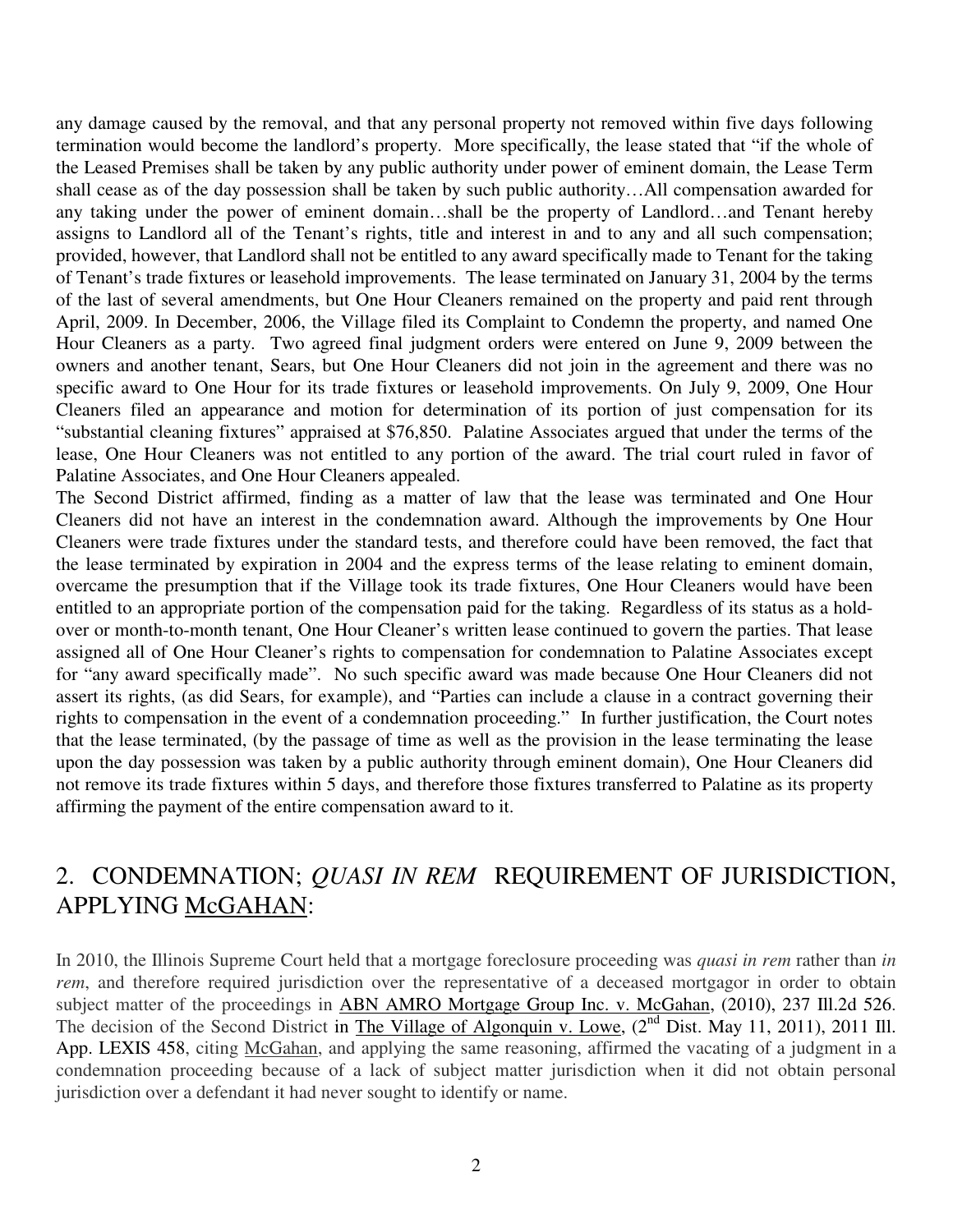The Village of Algonquin sought to obtain a fee-simple title to all of the areas designated as streets and all of the bordering tree-lawn/parkway areas in a certain area within the village. The property included a driveway that Terrence and Bonnie Nagel used to access their home. The Nagels were not named in the suit and were not served personally. The trial court entered a judgment that gave the village title to land that included the land that the Nagels were using for their driveway. Nagel filed a petition to vacate pursuant to Section 2-1401, arguing a lack of jurisdiction which the trial court granted. The village argued on appeal that it had obtained jurisdiction over the property owners by publication service. The appellate court disagreed and found that a plaintiff could not obtain jurisdiction over a defendant that it had not even sought to identify in its pleadings and, thus, it could not have obtained publication service over the property owners. The driveway was in an area of streets and parkway areas that a developer had designated in his survey, but had never properly dedicated. The Village named a number of individuals and trusts in title and designated "unknown owners" and "non-record claimants" as additional parties, publishing notice against the latter. After the judgment was entered and almost six months old, the Nagles filed their 2-1401 petition alleging that they purchased their property in 1975, including the driveway condemned, that the Village knew of their use of the driveway based on two letters sent to them by the Village relating to the condition of the driveway, and they had not been served or received notice of the condemnation. The trial court ruled the judgment was void as to the Nagels, granted their petition, and vacated the judgment. The Village argued on appeal that the absence of personal jurisdiction was not apparent on the record and that the petition constituted a collateral attack, which required a jurisdictional defect appear on the face of the record.

The decision by Justice Hudson begins with a finding that a condemnation case is one which requires "personal jurisdiction over affected persons". Specifically reviewing the "confusion in Illinois courts between actions that are *in rem* and those that are *quasi in rem*, that is ones that decide property rights only as between the served parties…we conclude, following the guidelines in McGahan, that an eminent-domain action such as this one is not *in rem.* Thus, the judgment was effective only as to defendants whom the Village properly made parties to the action." Section 10-5-10(d) of the Eminent Domain Act was noted to be a basis for the Court's determination here that it is the individuals with rights and interests in the land, not the land itself, that are the defendants in an eminent-domain action. Accordingly, the prior reasoning in City of Crystal Lake v. LaSalle National Bank, (2<sup>nd</sup> Dist., 1984), 121 Ill.App.3d 346, characterizing a condemnation proceeding as *in rem* was rejected in favor of following the McGahan Court's ruling. Accordingly, "If a court lacks personal jurisdiction over a party, the judgment is void as to that party and the party can attack it any time, including collaterally."; regardless of whether the lack of jurisdiction is apparent on the face of the record.

## 3. FAIR DEBT COLLECTION PRACTICES; WHEN A DEBT IS "OBTAINED" BY A THIRD PARTY COLLECTOR:

Chief Judge Easterbrook, writing for the Court of Appeals for the  $7<sup>th</sup>$  Circuit, very concisely addressed the issues of the application of the Fair Debt Collection Practices Act, (FDCPA, 15 USC Section 1692 et seq.), to collection efforts by leasing agencies. In the case of Geaniece Carter vs. AMC, LLC,  $(7^{th}$  Cir., May 2011, #10-3184, 645 F.3d 840 2011 U.S. App. LEXIS 9753. Plaintiff was sued in state court in Forcible Entry and Detainer by AMC, LLC, the manager of an apartment building in Bolingbrook owned by Jackson Square Properties. The trial court entered an eviction order but the Appellate Court reversed, holding AMC failed to provide proper notice. Justice McDade concluded that AMC had violated the FDCPA, but the other members of the panel did not so conclude and concurred specially. Carter then sued in federal court for damages under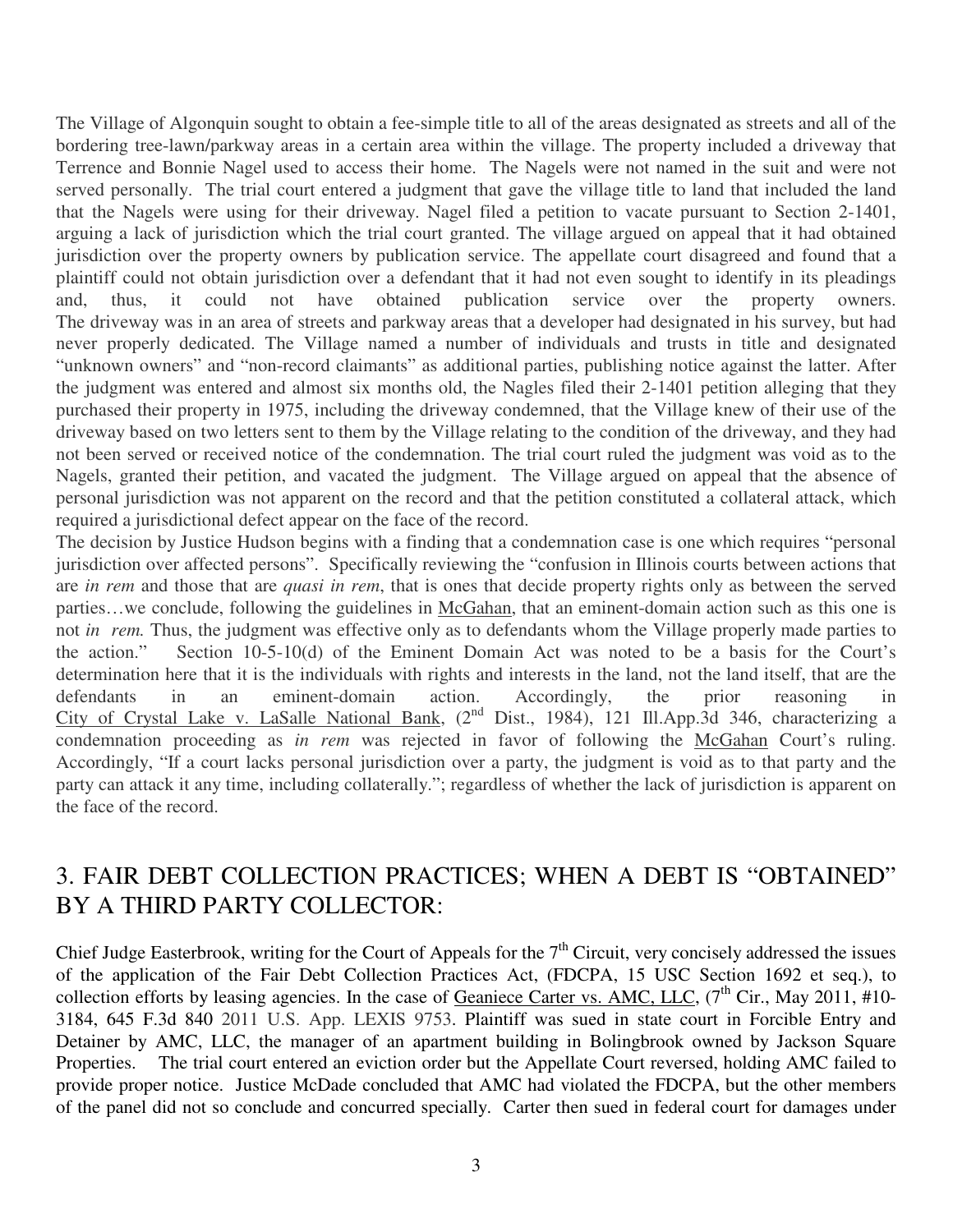the FDCPA, alleging AMC told a credit bureau she owed rent without informing it she disputed the claim and misrepresented the status of the debt in litigation. AMC could have argued *res judicata* and that the FDCPA was a compulsory counterclaim in state court, but forfeited this argument by failing to raise it in the district court. Carter argued that the state court had resolved the FDCPA issue and that the federal court's only role was to supply a remedy, to which Judge Easterbrook stated "That isn't so." The theory of collateral estoppel only applies when an issue is actually and *necessarily* decided in an earlier suit, and even Justice McDade admitted in her opinion that her view on the FDCPA issue was not necessary to the state court's decision, and, accordingly AMC, LLC was not collaterally estopped.

The opinion next discussed the identity of parties, chiding the attorneys for filing a disclosure for "AMC, LLC/Riverstone Apartments", which might be a building or a trade name, but not a person or organization, and stating: "It is no more possible to sue 'Riverstone Apartments' than it would be to sue the Mississippi River."

The opinion then reviewed the question of AMC's status as a "debt collector" under the FDCPA. Justice McDade concluded lessors are "debt collectors" but the district judge correctly found that a "debt collector" tries to collect debts "owed or due another" and an entity trying to collect a debt due itself is outside the FDCPA. Is AMC, the leasing agent for the building owner, potentially a "debt collector"? Not all agents are debt collectors, because the Act excludes any person who tries to collect a debt that "was not in default at the time it was obtained…" Analogizing to situations where mortgage servicing agents "obtain" debt even though the lender still owns the Note, the Court held that a leasing agent "obtains" a debt when the lease begins and the tenant is presumably not in default.

# 4. FLOOD INSURANCE ACT; CAUSE OF ACTION AGAINST FLOOD DETERMINER FOR NEGLIGENCE:

The National Flood Insurance Act of 1968, 42 U.S.C. Section 4012, is a law that transactional attorneys come across commonly at real estate closings, and equate it with the flood certification process. Upon the determination that residential property is located in a special flood hazard area, a lender is statutorily mandated under the Act to disclose and require flood insurance be obtained, or obtain it for the borrower at the borrower's cost. In Klecan v. Countrywide Home Loans, Inc., (3rd Dist., June 29, 2011), 951 N.E.2d 1212, 2011 Ill.App.LEXIS 698, the Klecans sued their lender, Countrywide and its flood certification entity, Landsafe Flood Determination, Inc., when their home in Watseka was significantly damaged by flooding and they discovered that they did not have insurance. Although their previous lender had required them to have the insurance, and pay the premium from their escrow account as a condition to their loan, at the closing of the Klecan's refinancing loan, Countrywide's subsidiary, Landsafe Flood Determination, Inc., determined that the home was not located in a flood zone, and no insurance was obtained.

In response to the Klecan's Complaint alleging negligence for not requiring the flood insurance, Countrywide and Landsafe both successfully argued in the trial court that the cause of action against them was barred by prior case decisions holding that the Flood Act did not create a duty to disclose flood hazards to borrowers, and that borrowers can not maintain a private cause of action based on a lender's failure to comply with the Act. The Klecans appealed the decision as to Landsafe and the Third District reversed the trial court.

Reasoning that the action against Landsafe was based on a breach of the common law duty of care, rather than the Flood Act, the Court drew analogy to cases in which third parties had successfully sued surveyors, termite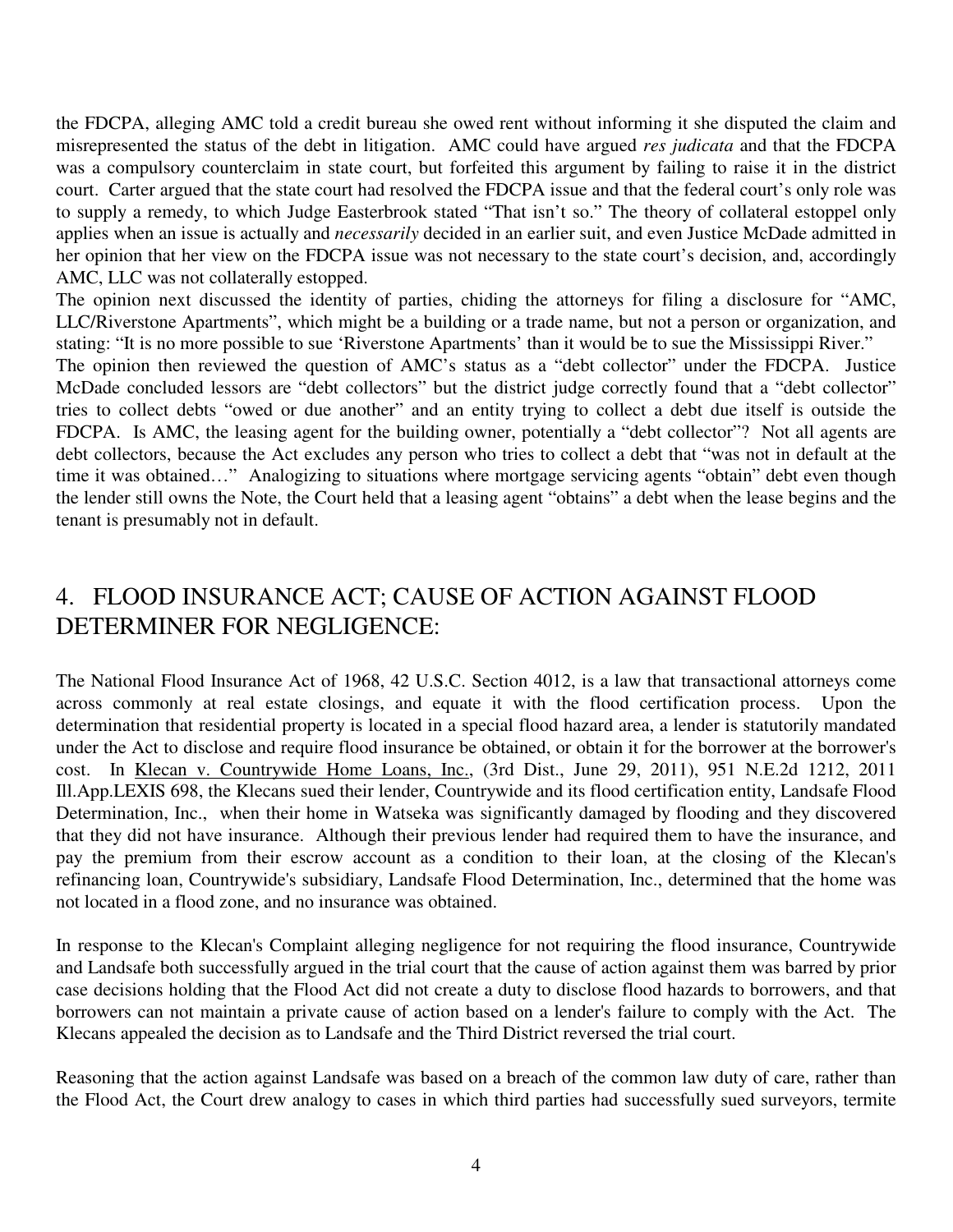inspectors and appraisers hired by others for inaccurate surveys, negligent misrepresentations and erroneous appraisals in real estate transactions. Noting that while the Flood Act permits lenders to delegate flood determinations to third party providers, and immunizes the lender against liability for the determiner's mistakes, it does not bar suits by borrowers against the determiner such as Landsafe. Without a statutory bar to the action, the Court found that Landsafe's failure to correctly determine that the Klecan's property was in a flood zone, when previous flood determinations had identified the property in the hazard area, was negligent and contrary to its duty to the Klecans as "foreseeable plaintiff's". Despite the lack of privity of contract between them, applying the factors employed by the Illinois Supreme Court in the negligent surveyor case, (Rozny v. Marnul, (1969), 43 Ill.2d 54), the Court found that Landsafe knew its determination would be relied upon by Klecan, its liability was not unrestricted but limited to the Klecans, that it would be undesirable to require an innocent reliant party to suffer the burden of a professional's mistake, and that liability would promote cautionary techniques in the flood determiner industry.

## 5. JUDGMENTS; STRICT COMPLIANCE, JUDICIAL AND EQUITABLE ESTOPPEL, LAW OF THE CASE, AND SEVERANCE OF JOINT TENANCY BY FILING BANKRUPTCY:

The first time Maniez v. Citibank was before the First District Appellate Court was in 2008, Maniez v. Citibank, F.S.B., (1st Dist., June 10, 2008), 383 Ill. App. 3d 38; 890 N.E.2d 662; 321 Ill. Dec. 940, (See ISBA 2008 Case Law Update). The law from that case was that "a memorandum of judgment inaccurately describing a judgment as having been entered on a specific date does not create a lien under section 12-101 of the Code." Based on the fact that the memorandum of judgment erroneously stated that the judgment had been entered on February 27, 1997, when, in fact, the judgment was entered on February 28, 1997, the trial court's determination was that the judgment did not create a valid lien against the defendant's property. The First District agreed that strict compliance of the Code of Civil Procedure was required, was not met by the incorrect memorandum, and the lien was not enforceable in a foreclosure action by the judgment creditor, Maniez. On remand, the trial court granted the Defendant's motion to dismiss pursuant to Section 2-619, and this second appeal ensued to determine (1) whether the doctrine of judicial and equitable estoppel barred the defendant from asserting the invalidity of the lien, (2) whether a later recorded 2004 memorandum of the 1997 judgment created a valid lien and to what effect, and (3) whether the prior decision, as "law of the case", should be overruled. All three issues were resolved against the plaintiff once again.

The Court's decision in this second appellate decision, Maniez v. Citibank, (1st Dist., September 20, 2010), 404 Ill.App.3d 941, 937 N.E.2d 237, 344 Ill.Dec. 531, begins by giving a little more history of the case than was in the previous appeal. The Defendant on appeal, Koshiyama, was a joint tenant with Mr. Jolly relating to the condominium unit at 155 Harbor Drive, Chicago, Illinois, when the judgment for \$100,348.83 was rendered on February 28, 1997, against both Jolly and Koshiyama. The memorandum of judgment was recorded on February 28, 1997, but erroneously stated the date of the judgment was February 27, 1997. (This was the fatal error around which the 2008 case revolved.) A year later, on February 6, 1998, Koshiyama filed a bankruptcy in which she listed Maniez as a "secured creditor" in the sum of \$110,348.83, and did not indicate the claim was "disputed". In February, 2004, Maniez's judgment was revived against both Jolly and Koshiyama, and the order specified the correct judgment date of February 28, 1997; although the order provided the lien was "in rem" as to Koshiyama because of her then pending bankruptcy. As one might expect, the "errors" continued because the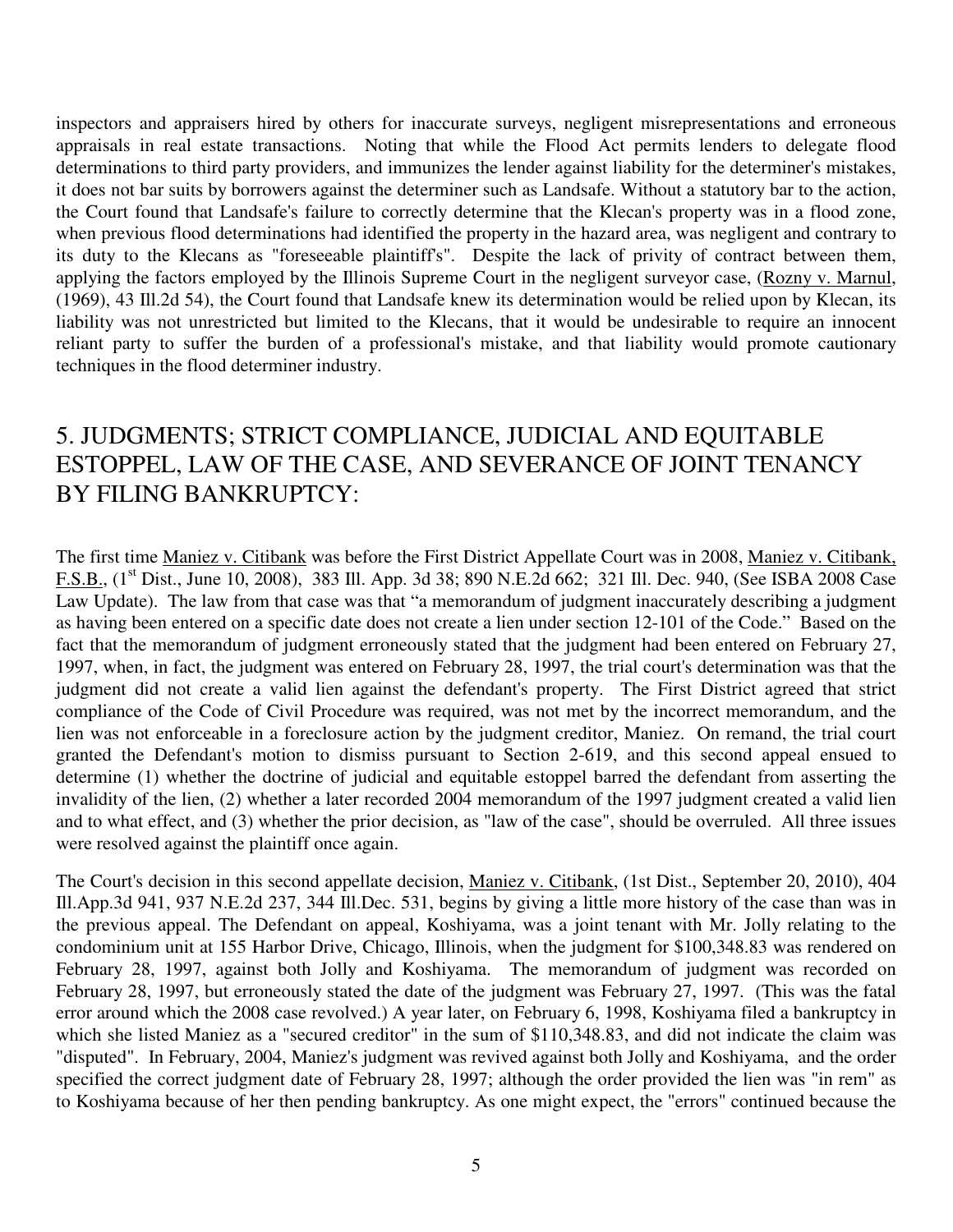memorandum of the 2004 revival misstated the year of the original judgment as 1998 rather than 1997. Ms. Koshiyama was discharged in bankruptcy in 2005, and Mr. Jolly died in June, 2006. The appeal ensued about whether the incorrectly stated date memorandum created a lien under Section 12-101 of the Code, with the result finding it did not because of both the "strict compliance" requirement of the statute and the incorrect date of the judgment could not give prospective purchasers notice that a judgment had been entered on the date stated; February 27, 1997. On remand, the defendants argued that since Maniez had not created a lien by the 1997 recording, Koshiyama's personal liability was discharged by the 1998 bankruptcy, the joint tenancy passed title to Koshiyama at Jolly's death in 2006, without the lien attaching to her interest, and that the complaint ought be dismissed. Maniez' counter-argument was that Koshiyama was barred by judicial and equitable estoppel from denying his lien due to the admission of his lien claim and failure to dispute it in her bankruptcy. Further arguing, Maniez asserted that when Koshiyama filed bankruptcy in 1998, the joint tenancy was severed, permitting the lien to attach to Mr. Jolly's interest at the 2004 revival and recording. These positions were rejected in both the trial and Appellate Court.

Judicial estopped and waiver did not apply at this stage of the proceedings. Even though Koshiyama admitted Maniez' lien in her bankruptcy schedules, judicial estoppel and waiver are properly "affirmative defenses" which need not be raised until the answer is due. Here the intervening appeal of the motion to dismiss and the subsequently filed motion to dismiss on remand still left defendant's without having to have filed an answer or affirmative defense because they had not yet answered the complaint and only then would the plaintiff be required to raise estoppel and waiver issues or waive them. Moreover, because the issues of the defective lien claim were not then raised, Koshiyama's bankruptcy petitions did not take a position factually inconsistent with those in the foreclosure case triggering the elements of judicial estoppel. Equitable estoppel was equally inapplicable because at the time she filed her bankruptcy, neither she nor Maniez knew that the judgment lien was invalid, and therefore Maniez could not claim that he reasonably relied on the bankruptcy filing to validate his then apparently valid lien.

Although the validity of the lien was finally established in October, 2005, when the revival order was recorded, this occurred after the close of Ms. Koshiyama's bankruptcy case and she was personally discharged of liability. This was also before Mr. Jolly's death in 2006, and therefore created a lien on his interest in the joint tenancy property, but when Jolly died, his interest ceased to exist, as did the judgment lien, and Ms. Koshiyama took title as a surviving joint tenant free of the judgment lien. (See Harms v. Sprague, (1984), 105 Ill.2d 215.) The argument that the filing of Koshiyama's bankruptcy in 1998 severed the joint tenancy, created a tenancy in common, allowing the lien to pass as to Jolly's one-half interest was rejected. Noting that there is a split of authority among courts relating to whether a bankruptcy filing severs a joint tenancy, the First District here holds that under Illinois joint tenancy law, a "conveyance" (i.e., not a mortgage and not a levy on a joint tenant's interest), is required. There was no conveyance here, and the filing of a bankruptcy merely provides that the trustee can administer the debtor's property, not accomplish an actual transfer or conveyance of title. Since "The debtor does not transfer his title to [section] 541 property of the estate but holds his title subject to the exercise by the trustee of his rights to sell, use or lease such property by appropriation..", the 'conveyance' required to sever the joint tenancy "does not occur until the trustee sells or otherwise disposes of the property and title passes. Therefore, in Illinois, the filing of a bankruptcy petition does not sever a joint tenancy." This left the Court to complete its ruling by rejecting the argument that the first Maniez decision was either "Palpably Erroneous" or that the "Best Interest of Society and Manifest Injustice" mandated the first ruling be excepted as the law of the case. In determining that the prior finding that recording the memorandum with the wrong judgment date did not create a lien was not in error, the Court chose to ignore an 1887 decision holding otherwise, (that a judgment debtor could not defeat the execution of a judgment by showing that the judgment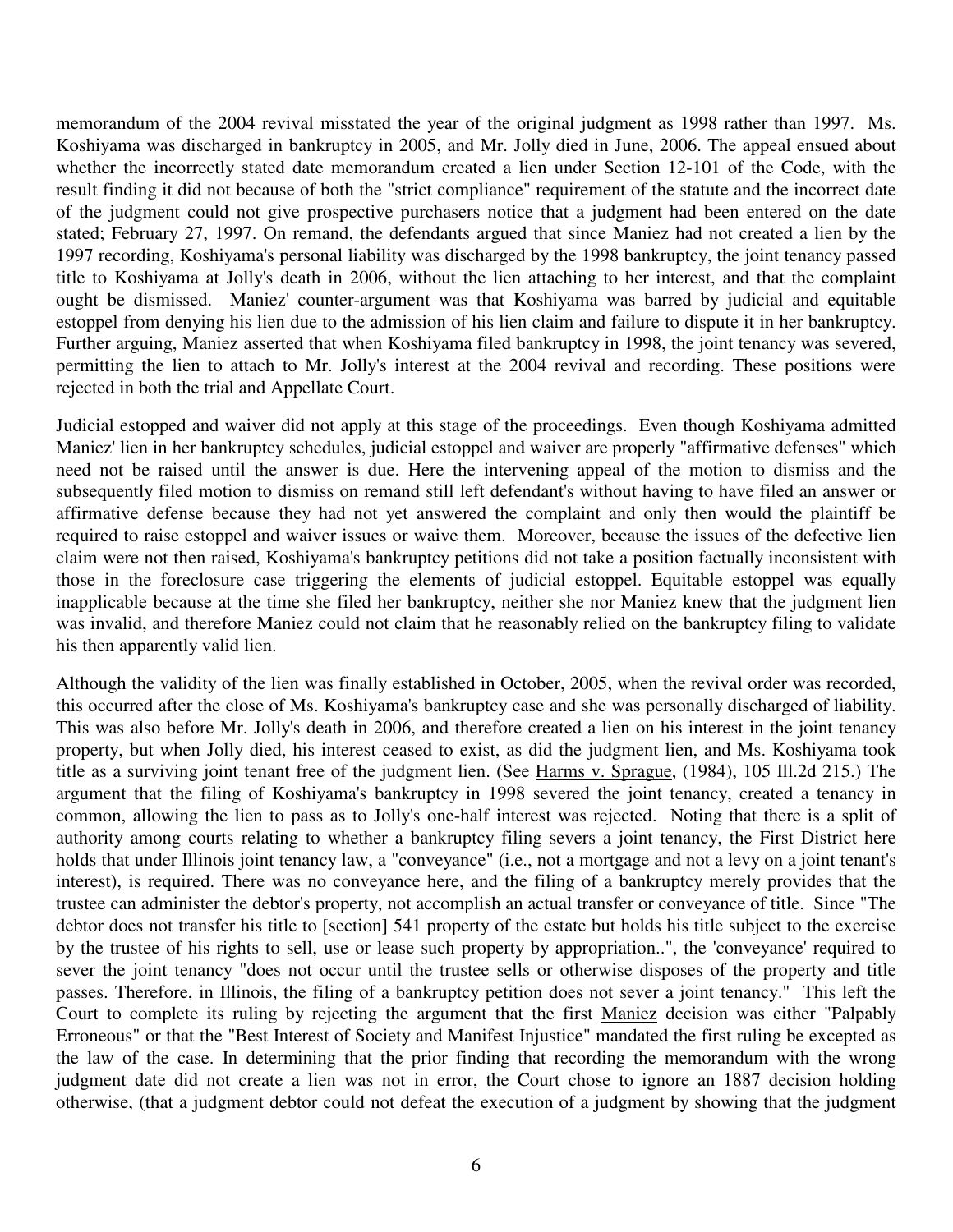date was incorrect), by applying the law that a case "decided prior to 1935 and therefore lacks precedental authority". (See Bryson v. News America Publication, Inc., (1996), 174 Ill.2d 77.)

In sum, "As the plaintiff no longer had a valid judgment lien against the Harbor Drive Unit, the circuit court's dismissal of the complaint to foreclose the judgment lien was proper." It only took two appeals, strict interpretation of the Code of Civil Procedure relating to the creation of judgment liens, rejection of judicial and equitable estoppel theories, application of the law of the case over the exceptions to that rule, and a determination that filing a bankruptcy does not sever a joint tenancy.

#### 6. LAND OWNER LIABILITY; "OPEN AND OBVIOUS", DISTRACTION AND DELIBERATE ENCOUNTER EXCEPTIONS:

Steven Garcia lived in a rental property owned by Jack Young on a private street in Ludlow, Illinois. The street was a gravel road in need of repairs, and although Young had put down new gravel and graded the road, it was in bad condition on the day Garcia was injured. He went into the street to retrieve his stepson who was in the path of an oncoming vehicle, and fell into a two foot wide and eight inches deep pothole. Testimony at trial was that Garcia had informed Young that the street was in disrepair and a hazard, but also that the pothole was an "open and obvious" condition. In his motion for summary judgment, Young argued that Garcia's injuries were not his responsibility because the danger was "open and obvious" and neither the "deliberate encounter" or "distraction" exception were applicable to the facts before the Court. The trial court granted Young's motion for summary judgment, and the Fourth District affirmed in a Rule 23 decision which is nonetheless very instructive on the liability issues, open and obvious exception, and exceptions to the exception. Garcia v. Young, (4<sup>th</sup> Dist., March 23, 2011), 2011 Ill. App. Unpub. LEXIS 407.

The fundamental issue in landowner liability cases is whether the land owner has a duty of care to the injured party. Generally, there is no duty to protect against conditions which are "open and obvious", and therefore no liability to one who is injured by such a condition on the land. Here, it was stipulated that the pothole was open and obvious. Nonetheless, Garcia argued that in these circumstances, the exception for "deliberate encounter" and "distraction" applied, and summary judgment ought not have been granted. Under the "deliberate encounter" exception, the open and obvious nature of the condition will not insulate the landowner where "the landowner has reason to anticipate or expect the invitee will proceed to encounter an 'open and obvious' condition because the advantages of doing so outweigh the apparent risks to a reasonable person". Garcia argued that even though he knew of the potholes, (i.e., the condition of the road was open and obvious), he made the determination to enter the roadway, (a deliberate encounter despite the danger), to retrieve his stepson. The Court noted, "However, whether Mr. Garcia deliberately encountered the street itself is not relevant as the street is not the condition which allegedly caused his injury. The pothole, not the street, was the 'open and obvious' condition…the Garcias' argument fails because Steven Garcia did not deliberately encounter the pothole."! Turning to the "Distraction" exception, the Court refused its application as well, noting that Young had nothing to do with the condition which may have distracted Garcia. "Primarily, in those instances where our courts have applied the distraction exception to impose a duty on a landowner, it is clear that the landowner created, contributed to, or was responsible in some way for the distraction which diverted the plaintiff's attention from the open and obvious condition." Young did not 'create or contribute' to the factor which distracted Garcia, (i.e., his stepson being in the street in harm's way), and therefore could not be responsible for the fact that Garcia chose to ignore the open and obvious danger of the pothole in the roadway. Summary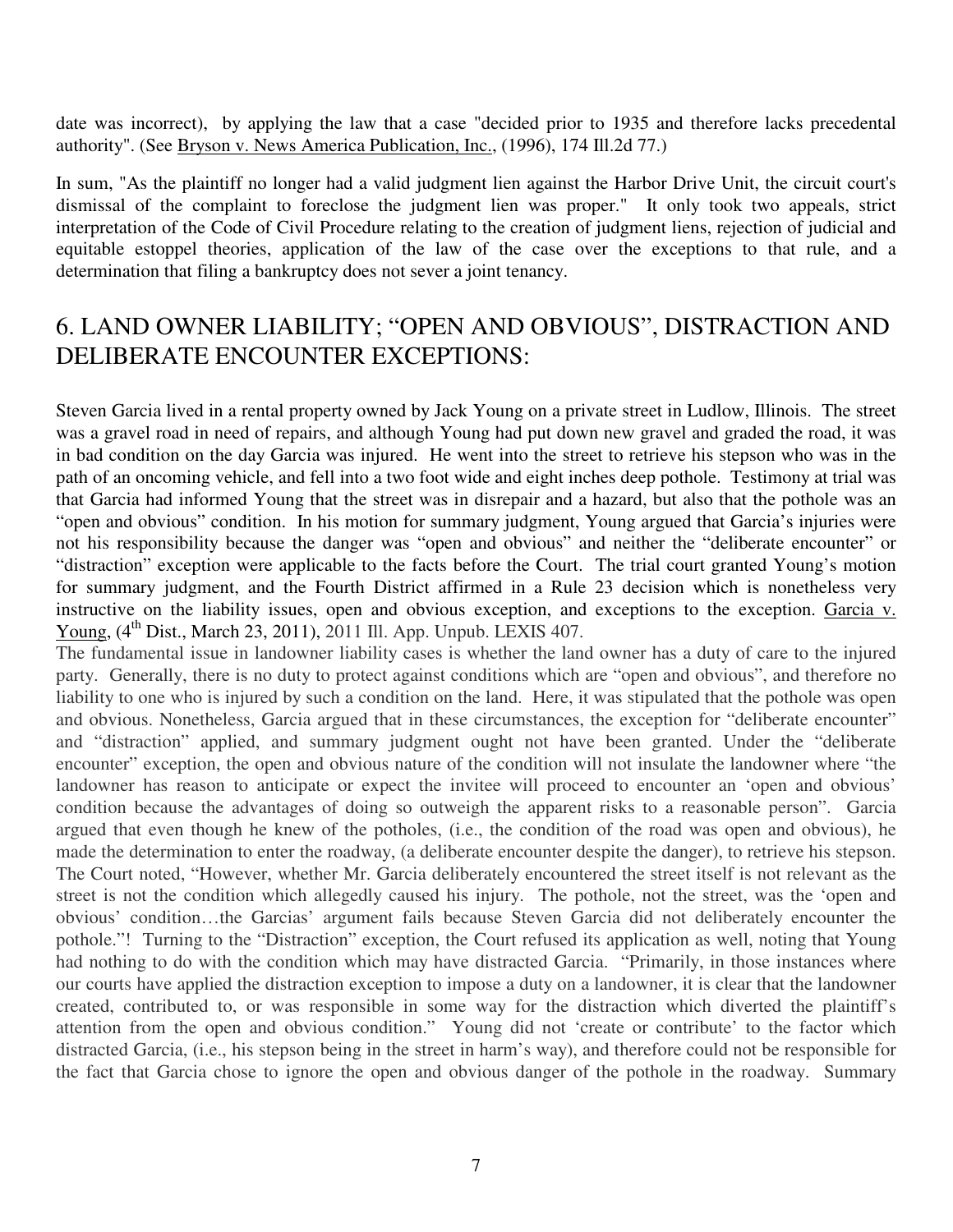judgment in favor of the landowner based on the "open and obvious" exception to liability, regardless of the "deliberate encounter" and "distraction" exceptions was affirmed.

# 7. MECHANIC'S LIENS; APPORTIONMENT BETWEEN MORTGAGEE AND LIEN CLAIMANT:

Most attorneys conversant with real estate are aware that in order to trump the "First in Time, First in Right" rule relating to lien priorities, a mechanic's lien claimant must meet the notice and recording mandates of the Illinois Mechanic's Lien Act requiring notice, four month claim recording, and suit within two years. Most are equally aware that even when a lien claimant has followed the Act's strict requirements, it is only entitled to priority to the extent of enhancement of the premises. In LaSalle Bank v. Cypress Creek I, LP, (February 25, 2011), 242 Ill.2d 231, 950 N.E.2d 1109, 351 Ill.Dec. 281, 2011 Ill. LEXIS 428, the Court reviewed an Appellate decision which included a majority, concurring and dissenting opinion, and addressed the complexity of how the proceeds of a foreclosure sale are to be apportioned between a mortgagee and lien claimant, with controversial results.

This case was a previously published Third District opinion, 398 Ill. App. 3d 592; 925 N.E.2d 233; 2010 Ill. App. LEXIS 25; 338 Ill. Dec. 736, (March 5, 2010), in which the trial court's ruling on distribution of the proceeds of sale was reversed on appeal. The Supreme Court reversed the Appellate Court. The issue was how to distribute the proceeds of a foreclosure sale between the mortgagee and mechanic's lien claimant where the mortgagee had paid for some improvements through a construction loan and claimed entitlement to a portion of the enhanced value of the real estate in the process of apportionment of the fund. The Illinois Supreme Court gave the mechanic's lien claimant priority only with respect to the enhancement of the value of the property attributable to those improvements for which they furnished material or services, rather than with respect to all improvements made subsequent to the mortgage recording.

It is important to note the factual distinction here, that the mortgage predated the mechanic's liens and the contracts which created them. Moreover, it was significant that the mortgagee paid for several of the improvements which enhanced the property through its construction loan disbursements, and it was the value of these improvements that was to be applied toward the satisfaction of the mortgage under the trial court's ruling. The issue with which the trial court, appellate court and Supreme Court grappled was the apportionment of the foreclosure sale proceeds when the total funds available are insufficient to satisfy the mortgage and mechanic's liens as governed by Section 16 of the Mechanic's Lien Act, (770 ILCS 60/16), which modifies the "first in time, first in right" rule.

The "plan language" of the Act provides that the lien claimant's priority is limited to the extent that it's material or services increase or enhance the value of the real estate. Edon Construction and Eagle Concrete argued that they were entitled to a "full priority" over the mortgage under Section 16, so that the proceeds of sale would have satisfied their liens in total before any funds were paid to LaSalle under its mortgage. LaSalle, on the other hand, based on its payment under the construction loan to other lien claimants who had also enhanced the property, argued that it should be subrogated to those liens it paid, and also be entitled to attorney's fees in the apportionment of the sale proceeds. Holding that the purpose of the Mechanic's Lien Act is to "protect those who in good faith furnish material or labor for construction of buildings or public improvements", the Court also notes that "By giving lienholders priority only with respect to their improvements, the Act protects both the contractors and the prior encumbrancers…We find that this is accomplished by prioritizing lien claimants to the value of their improvements, instead of the value of all improvements." This limitation is then turned further to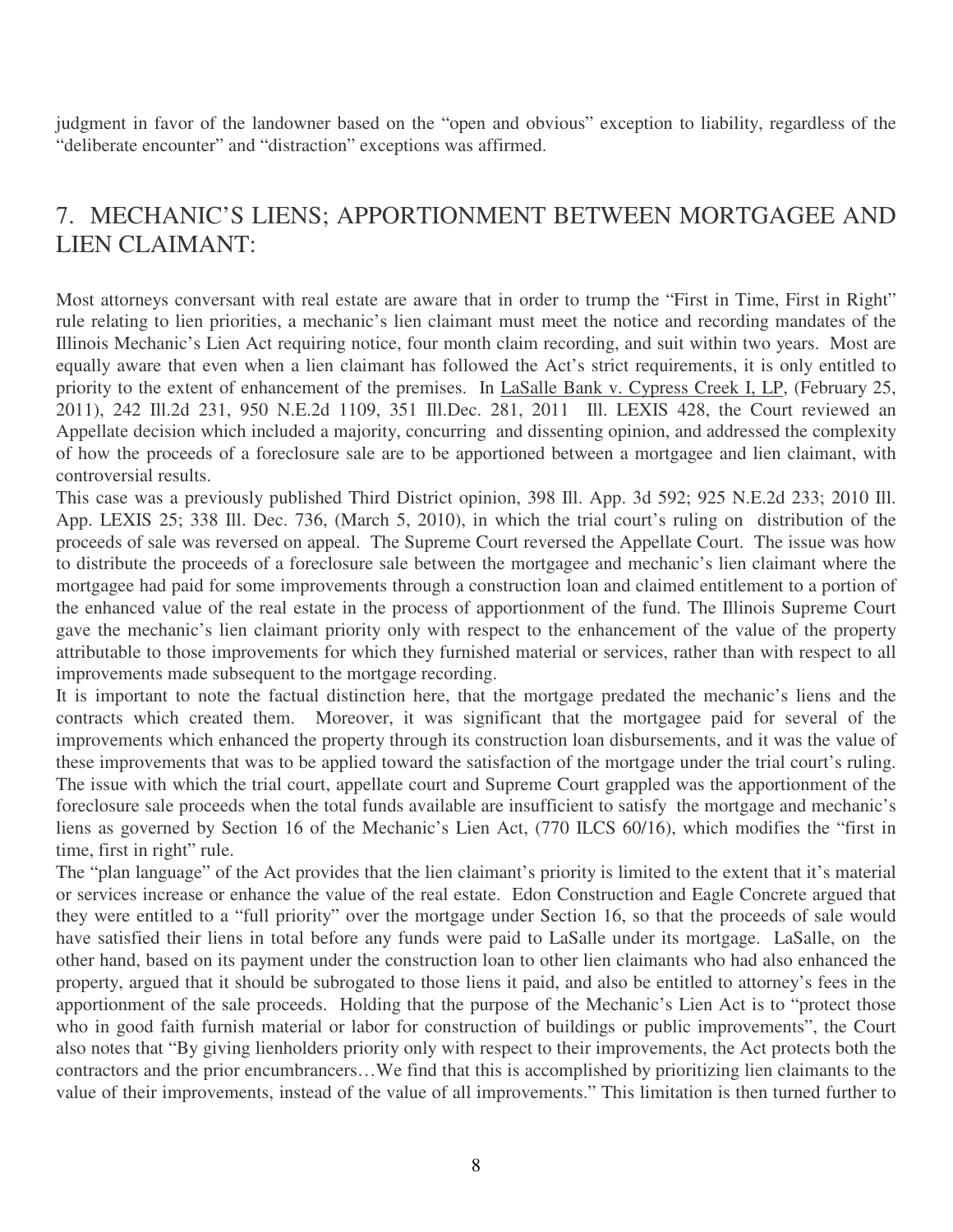the mortgagee's benefit by the reasoning that since the payments made to other lien claimants by LaSalle was for the benefit of and as though paid by the owner, (resulting in contractors who never filed liens because they were paid from the construction loan), "We find that neither Edon nor Eagle has made a compelling case for treating the payments made by LaSalle as anything other than payments made by the owner and applying that portion of the enhanced value of the property to the satisfaction of the mortgage held by LaSalle.

Justice Freeman dissented. Recounting that Illinois uses two different methods ("market value" of the improvements versus "contract price" less payments) to determine the value of improvements, but the "contract price method was accepted here, Justice Freeman observes that treating LaSalle Bank as the "equivalent of a mechanic's lien claimant" to the extent it paid other contractors "put it on equal footing with …Edon and Eagle. The effect of this is to improperly increase LaSalle's pro rata percentage to more than it is entitled to under the Act…LaSalle is simply not a material provider as so defined [by the Mechanic's Lien Act] and the court should not, by judicial fiat, confer that status on LaSalle." Justice Freeman's emphasis on the distinction between and "owner" and "incumbrancer" lead him to believe that the majority blurred an important demarcation by allowing LaSalle to claim the loan proceeds paid "on behalf of the owner", and concluded that it was not entitled to the deference granted because "LaSalle's loan of its funds did not 'enhance' the value of the property, under Section 16, it is the work done by the mechanic's lien claimants that 'enhances' the value." This, he declares "reflects the intent of the legislature in enacting the Act, which was to extend statutory protection for unpaid work done, not for money lent."

#### 8. MECHANIC'S LIEN; SUBCONTRACTOR'S NOTICE OF LIEN TO A MORTGAGEE AND PROCEDURAL FAUX PAUX:

Parkway Bank and Trust v. Meseljevic, (1<sup>st</sup> Dist., December 7, 2010), 406 Ill. App. 3d 435, 940 N.E.2d 215, 346 Ill.Dec. 215, was a suit for foreclosure of a construction mortgage and sale of the underlying real property brought by Parkway Bank. The Appellant corporation, Beta Electric, Inc., filed a counterclaim asserting the priority of its mechanic's lien on the property over the bank's mortgage. In what can only be characterized as a 'procedural nightmare', Beta was initially defaulted for failure to plead, vacated the default judgment, then filed its counterclaim against Parkway asserting a priority as a mechanic's lien claimant. The Bank filed a motion for judgment on the pleadings arguing that the mechanic's lien claim was not properly perfected under the Act and therefore was subordinate to its mortgage. The trial court granted Beta until June 4, 2009, to respond to the motion for judgment on the pleadings in an order which contained a provision that "failure to file a timely written Response or Reply will be deemed a waiver of oral argument…". Beta filed its response on June 5, 2009, one day late. Parkway filed a Reply within the briefing schedule and objected to oral argument of the motion by Beta based on the order and late filing. Thereafter, Beta filed a motion for leave to file its response late. The motion did not contain an explanation for the late filing and was not supported by an affidavit. The trial court denied the motion for leave to file late, struck Beta's late Response, and barred its attorneys from oral argument. Finding that the Beta lien identified it as a subcontractor, the trial court ruled it failed to perfect its lien by giving the 90 day notice to lenders required of a subcontractor, and ruled in Parkway's favor on the motion for judgment on the pleadings and reinstated the default judgment previously entered against Beta.

The Appellate Court affirmed both the trial court's action relating to the untimely response and entry of judgment on the pleadings. "The circuit court has the inherent authority to enforce its own orders", and although there is case law holding that the failure to obtain leave of court prior to an untimely response does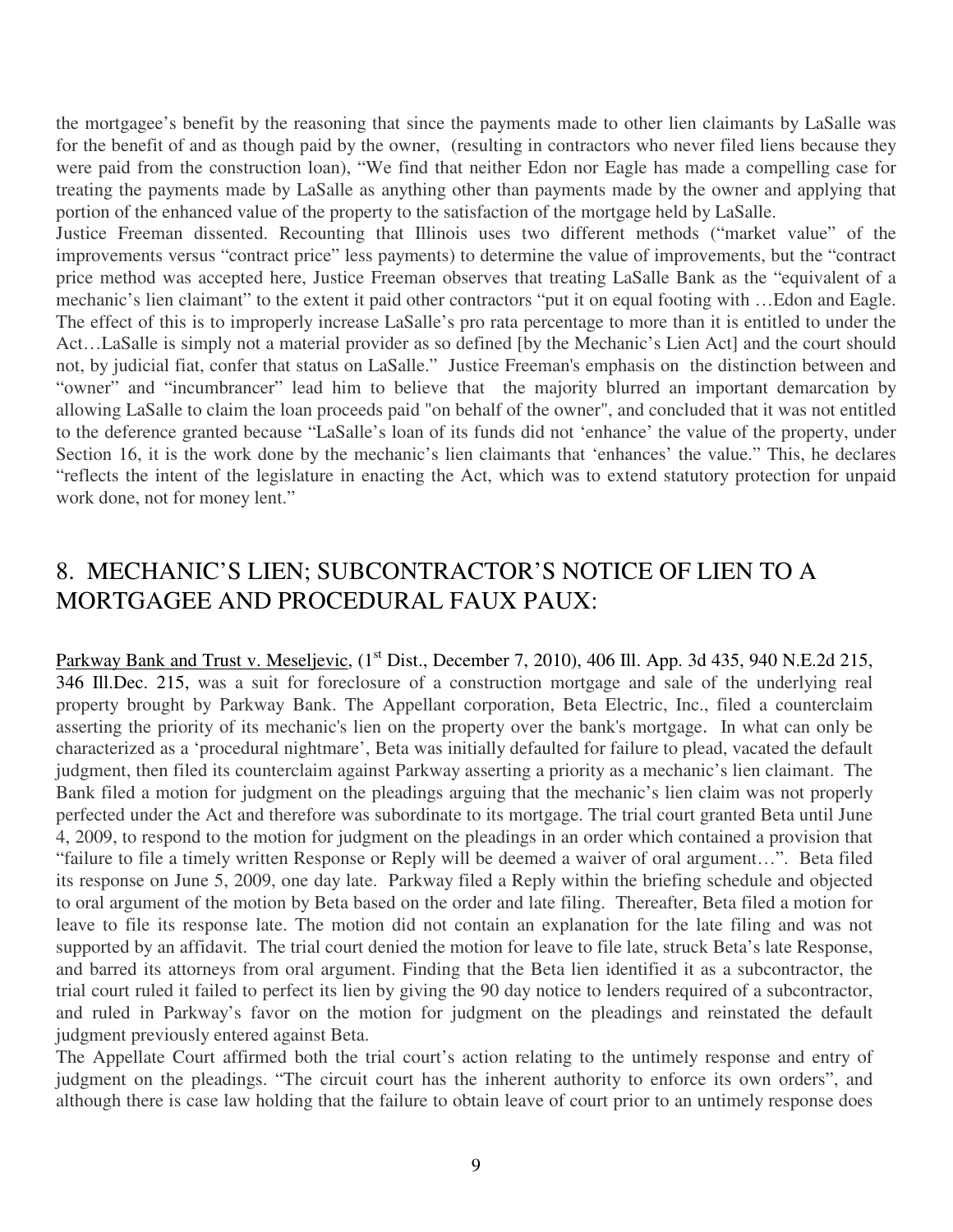not make the response a nullity, here it was within the trial court's discretion to allow or disallow the late pleading. Noting that Supreme Court Rule 183 allows the trial court discretion to approve late filing "for good cause shown on motion after notice to the opposite party…either before or after the expiration of the time", the Rule "does not come into play…unless the responding party can first show good cause for the extension." Here Beta's attorneys did not make any effort to allege any cause for the late filing, let alone 'a good cause', or a "clear, objective reason why it was unable to meet the deadline and why an extension of time should be granted." For the same reason, the trial court's decision to bar Beta from participating in oral argument was not an abuse of its discretion; "Oral argument in a civil proceeding tried, as here, by the court without a jury is a privilege, not a right, and is according to the parties by the court in its discretion." The briefing schedule order contained clear warnings and admonished the parties of the penalty of being barred from participation in the hearing on the motion scheduled.

The substantive ruling on the motion for judgment on the pleadings was also affirmed based on the Court's holding that the absence of a response was not a waiver of the issues on appeal. Beta did not fail to object. Its response objecting was simply stricken as untimely, but that did not constitute a waiver or failure to preserve the argument or right to contest the motion on appeal. Moreover, inasmuch as judgment on the pleadings pursuant to 2-615(e) is a motion directed to the face of the pleadings, a response to the motion is not necessary for a court's ruling. Here, the motion attacked the sufficiency of Beta's lien claim because it was a subcontractor required to, but which did not, provide a 90 day notice to Parkway under the Mechanic's Lien Act, together with other technical deficiencies in the notice. "If the subcontractor does not provide a known lender with the mandated section 24 notice, the lien is unenforceable against the lender." Beta fit the Act's definition of a subcontractor, (770 ILCS 60/1 and 60/21(a)), because he contracted with Haso Meseljevic, "a contractor, and not directly for the owner of the property. This means Beta is a subcontractor under the definitions in sections 1 and 21 of the Act and should have provided notice of its lien to Parkway under section 24 and its lien is invalid."

#### 9. MORTGAGE FORECLOSURE; JURISDICTION AND STANDING OF FOREIGN CORPORATIONS:

In a case which may be destined to add fuel to the fire tended by attorneys defending mortgage foreclosure cases, the First District issued an opinion in Bank of America v. Ebro Foods, Inc., (1st Dist., April 26, 2011), 409 Ill.App.3d 704, 948 N.E.2d 685, 350 Ill.Dec. 405, which reversed the trial court's dismissal of a foreclosure complaint pursuant to Sections 2-619 and 2-615 based on the allegation that the Bank of America did not have authority from the Illinois Secretary of State in order to maintain a civil action in its jurisdiction. The Illinois Business Corporation Act of 1983 requires foreign corporations obtain a certificate of authority from the Secretary of State pursuant to 805 ILCS 5/13.70. The successor to the original lender, LaSalle Bank was listed on the Secretary of State's website as "BANA Holding Corporation"; an entity that was not in good standing at the time of the filing of the complaint to foreclose, and then had its certificate "revoked". One of the Defendants argued that in the absence of a certificate of authority, Bank of America's complaint was subject to dismissal on standing grounds, and the trial court agreed. The Bank of America argued in its motion to reconsider that the National Banking Act (12 U.S.C. Section 1, et seq.) provides its authority to do business in all 50 states and pre-empts the application of the state registration. The trial court found that the argument based on the National Banking Act had not been raised until the motion to reconsider, and was thus waived.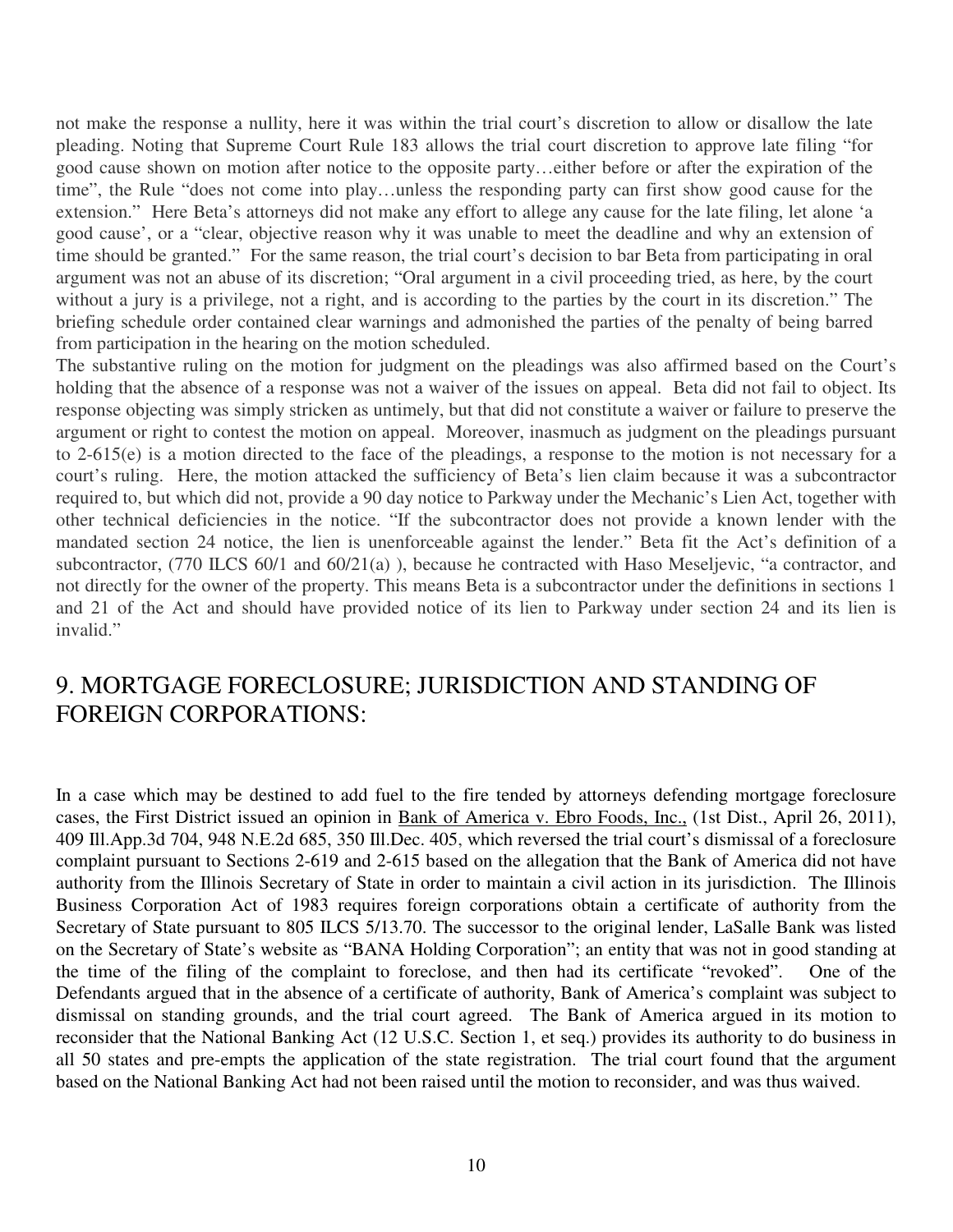Holding that the issue was one of the application of law rather than fact, the First District declared its standard of review was de novo. "Waiver, however, is an admonition on the parties and not a limitation on the jurisdiction of this court" dispatched the waiver in order that the "interest of preserving a sound and uniform body of precedent…To ensure a consistent body of law on which national banks doing business in Illinois can rely, we will address Bank of America's argument." Then, noting there are exceptions to the requirement of a state certificate of authority in order to maintain a civil action, (for example if a foreign corporation is engaged in only occasional transactions in the state…if a foreign corporation is conducting interstate commerce…[or] in such a way as to impede the Federal authority and responsibility to insure the free flow of interstate commerce."), the Court reversed and remanded. The Defendant has the burden of proving that the Bank of America was transacting business in the state without a certificate in violation of the Act by alleging facts showing that the Bank of America was not engaged in conducting interstate commerce, the case was remanded.

#### 10. MORTGAGES; CLAIMS BASED ON LENDER'S DECEPTIVE CONDUCT IN MAKING LOAN:

In Haymer v. Contrywide Bank, (N.D.Il., July 15, 2011), 10 C 5910, 2011 U.S. Dist. LEXIS 76910, Helen Haymer brought an action against her lender and mortgage broker for making a mortgage to her that was "destined" for foreclosure, alleging violations of various lending laws, consumer fraud and common law fraud.

The facts alleged in her complaint were that she was a 73 year old African-American with disabilities, whose sole source of income was \$1,125 per month in social security benefits, at the time Marilyn Cieslak, the sole owner of Valor Finacial Services, came to her house to fill out a loan application to refinance. The application did not state her income and the home appraised at \$175,000 on January 22, 2009. The mortgage payment on the loan was \$1,049.19; a sum equal to 90% of her gross monthly income. When she was, in fact unable to make the payments, a foreclosure case was filed in Cook County and pending when Ms. Haymer filed the instant, nine count complaint in federal court with claims of violation of the Illinois Fairness in Lending Act, the Illinois Consumer Fraud Act, fraud and negligent misrepresentation, Truth in Lending, the Civil Rights Act, Equal Credit Opportunity Act, and the Fair Housing Act. The Defendants, Countrywide, BAC Home Loans Servicing, Valor Financial Services and Marilyn Cieslak moved to dismiss the complaint under Federal Rule 12(b)(6) for failure to state a cause of action. Although the Federal standard to overcome the motion to dismiss is slightly more lenient, ("two easy-to-clear hurdles"; (1) the complaint must describe the claim in sufficient detail to give defendant fair notice of what the claim is and the grounds on which it rests and (2) its allegations must plausibly suggest that the plaintiff has the right to relief"), the Courts apply the same measure to "take the complaint's well-pleaded factual allegations as true and draw all reasonable inferences in [plaintiff's] favor."

Haymer's common law fraud count, alleged that Countrywide and Valor engaged in fraud when Valor failed to disclose her income on the loan application and Countrywide "turned a blind eye" to her inability to repay. Noting that there was no allegation that either Countrywide or Valor had a *duty* to disclose their position on Haymer's inability to repay the loan, the Court rejected the claim of fraudulent misrepresentation, and also found that there was no stated claim for fraudulent concealment relating to her inability to pay because there was no fiduciary relationship between Haymer and the broker or lender to support a duty to reveal and concealment. The cause of action for violation of the Illinois Consumer Fraud Act was dissected point by point by the Court and found valid. An omission or concealment of a material fact in trade or commerce constitutes consumer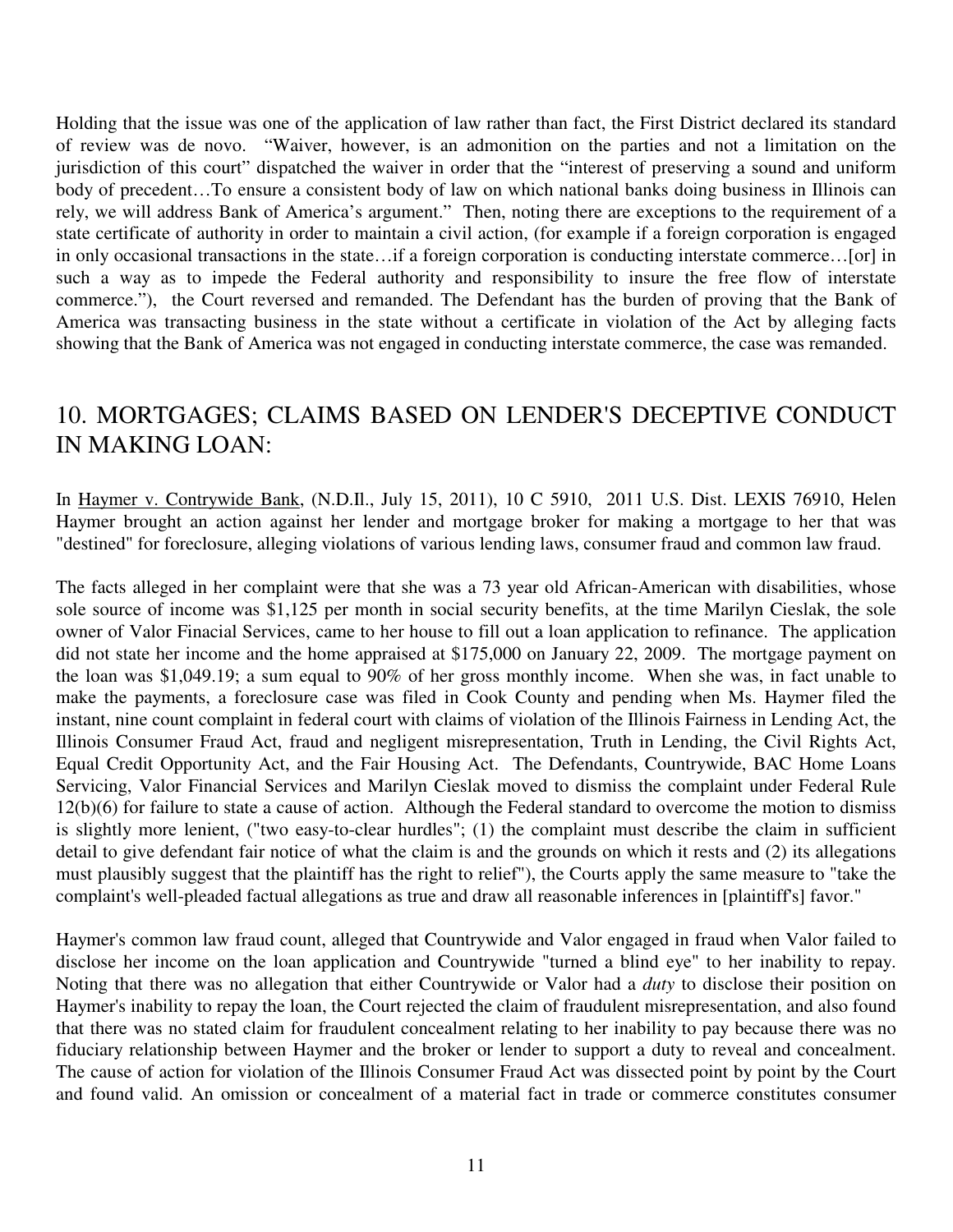fraud. A material fact is one which, if known to a consumer, her or she would have relied upon and would have lead him or her to act differently. Omission of a material fact is deceptive conduct under the Act. Here, Valor and Countrywide concealed the fact that Haymer could not afford the loan by excluding her income from the application and approved a loan they knew she could not afford. In response to the bold argument by the lenders that Haymer did not suffer any damages required under the Act, (i.e., the lenders posited that she actually "benefited" from the loan because it reduced her then existing interest rate and monthly payment!), the Court noted that the end result of the loan was to decrease her equity in her home by increasing the loan outstanding, damage to her credit, and the new higher interest, closing costs, and expenses of refinancing. Likewise the arguments relating to purely economic loss and the Moorman Doctrine were dispatched based on preceded that holds "a bank's failure to observe ordinary care in handling its customer's transactions may support a tort claim notwithstanding *Moorman's* commercial loss doctrine". The lenders did prevail on the Truth in Lending issues, the Court finding that the one year statute of limitations barred the action and Ms. Haymer's contention that her complaint was a "defensive measure" or "recoupment" exempted from the limitation was rejected because the foreclosure case was pending in state court and this assertive action was filed in federal court.

While many of Haymer's nine counts were dismissed as requested by the lenders, she was found to have valid claims for deceptive conduct, violation of the Illinois Consumer Fraud Act, and negligent misrepresentation. The factual pattern in this case is actually not rare in today's real estate recession following period of "no doc loans", and counsel seeking to plead a case against a lender which made a loan that clearly should not have been made would do well to read and take note of the reasoning in this decision by Judge Charles P. Korcoras.

#### 11. MORTGAGES; RESPA, QUALIFIED WRITTEN REQUEST AND NEGLIGENCE:

Catalan v. GMAC Mortgage Corp.,  $(7<sup>th</sup>$  Cir., January 10, 2011), 629 F.3d 676, 2011 U.S. App. LEXIS 579, is a case which should be read by every attorney who has had a client complain about their lender's mortgage loan – and who hasn't heard that? Catalan and Morris, the mortgagors, sued GMAC under RESPA and Illinois law for negligence, breach of contact, willful and wanton conduct. The problems with the mortgage servicing began when the original servicer, RBC Mortgage, mistakenly entered a first payment date of July 1, 2003, in their computer, even though the Catalan mortgage first due date was actually August 1, 2003. From that point forward, the mortgage appeared to be one month behind in payments and things escalated. The loan servicing then transferred from RBC to GMAC, which carried the initial error forward and increased the Catalan's mortgage payments in default. There was no notice of the servicing transfer, and payment checks were lost or misapplied between the servicers. As a result, Catalan's payments were returned as insufficient to reinstate and foreclosure was filed. Catalan did not sit by idle as the months went by, and wrote "Qualified Written Requests" to GMAC for an explanation, wrote to HUD setting forth the details of their "mortgage nightmare" with the servicers, and continually tendered monthly and lump sum payments.

The Seventh Circuit decision begins acknowledging RESPA as a consumer protection statute that regulates the servicing of loans as well as the real estate closing transaction, and imposes duties on lenders and servicers relating to the transfer and servicing of a loan (12 USC 2605(b) ). Those servicing duties are triggered by a "Qualified Written Request" A QWR must be in writing, include the name and account number of the borrower or information sufficient to allow the servicer to identify them, and must request information or state reasons the borrower believes that there is an error with their account. The servicer then had 60 days from receipt to (1)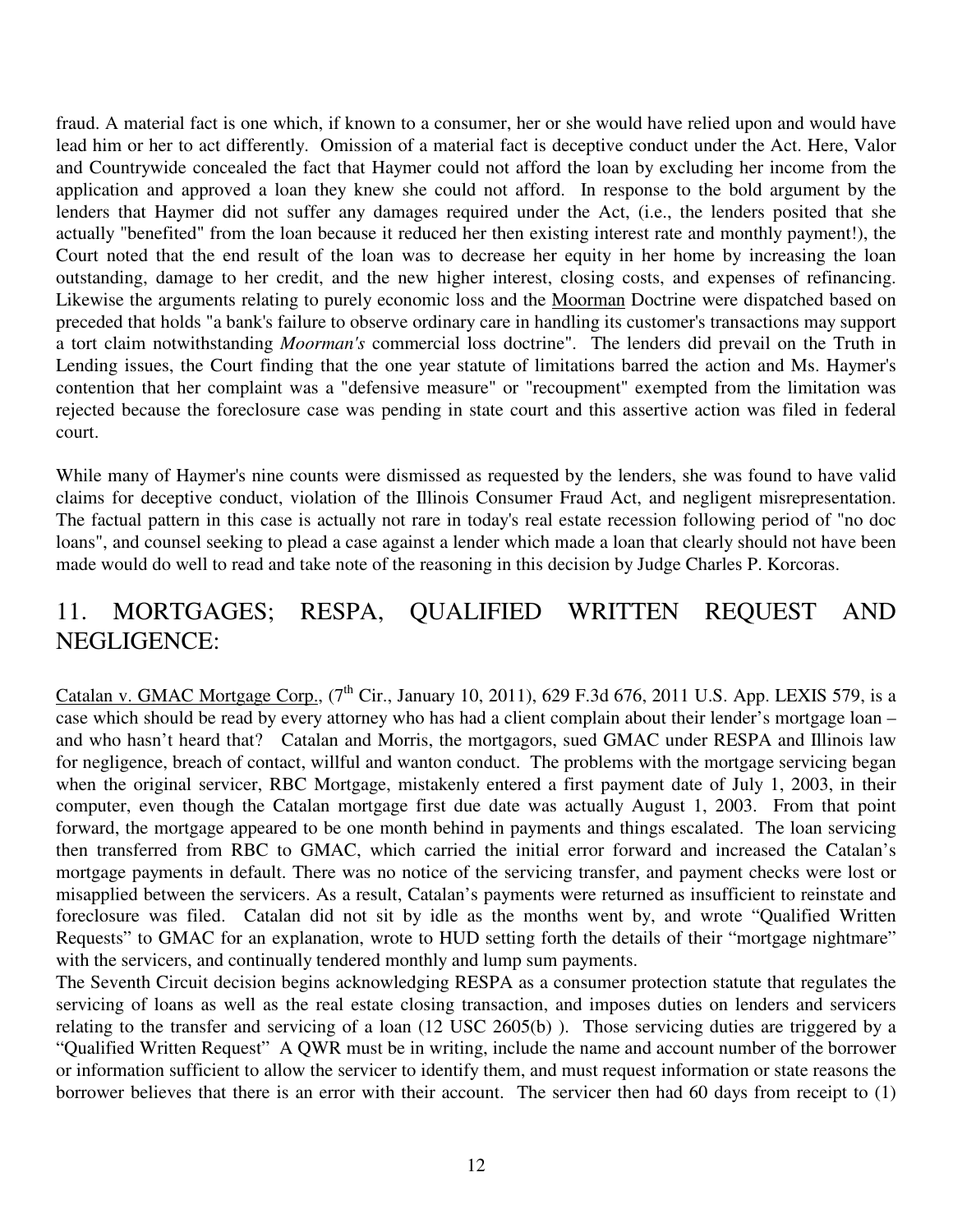make appropriate corrections, (2) investigate and provide written clarification of the issue if the account is correct, or (3) investigate and provide the requested information or an explanation. The name and telephone number of a servicer representative who can be contacted must be provided, and during the 60 day period, the servicer can not provide prejudicial information to credit reporting agencies. There is a private cause of action for violations, and the servicer has a statutory "safe harbor" if the servicer notifies the borrower and makes corrections to the account within 60 days of discovery of an error.

The various QWR letters written by the borrower are analyzed to determine if they were within the parameters of the regulations and the actions of GMAC to determine if they fell within the safe harbor. A number of the letters written by Catalan were not proper "QWR" and did not trigger response obligations. Noting that "RESPA does not require any magic language before a servicer must construe a written communication from a borrower as a qualified written request and respond accordingly…Any reasonably stated written request for account information can be a qualified written request", a number of the letters stated "reasons for the belief of the borrower, to the extent applicable, that the account is in error", and met the criteria, but other letters simply stated Catalan's frustration and expectations without requests for information. The critical issue is whether the letter requests information and/or states a basis for a belief that an account is in error. Including that language "I am disputing your attempt to collect", together with a specific request for information regarding the account was viewed as the best form for the QWR. Based on the letters written, the Seventh Circuit reversed the Summary Judgment in favor of GMAC and remanded to the District Court to determine if the servicer had satisfied its duties to investigate and respond, refrain from negative credit reporting, sent the servicing transfer notices, and refrained from assessing late charges during the 60 day transfer period.

GMAC also refused Catalan's tender of payments based on the initial accounting error, and Catalan alleged this was a breach of contract. Responding to the servicers arguments that this cause of action was a "gripe that the payments were not applied as plaintiff's would have liked", the decision notes "To swallow GMAC Mortgage's argument, we would have to accept, as a matter of law, that a lender is free to refuse a tendered payment and then hold the borrower responsible for having failed to make the payment…We do not accept that argument.", and this also precluded summary judgment in favor of GMAC. Rejecting the negligence theory posed by Catalan, the Court applied the Moorman doctrine barring tort recovery for purely economic loss based on the failure to perform a contract, and further noted that under RESPA damages here were limited to actual damages inasmuch as there was no allegation that GMAC engaged in a "pattern or practice" such as occurred here, but discussed, in general terms, damages relating to the denial of credit and emotional distress resulting from the servicer's conduct.

### 12. MORTGAGE FORECLOSURE; CONFIRMATION OF SALE, NOTICE ERROR, CROSS COLLATERLIZED PROPERTY ACCOUNTING AND DEFICIENCY JUDGMENTS:

There were two separate foreclosures consolidated for appeal in Banco Popular v. Sonuga, (1st Dist., April 27, 2011), 2011 Ill.App.Unpub.LEXIS 659, and although the decision was filed under Rue 23 and unpublished, it is nonetheless instructional, if not precedental. More foreclosures of cross-collateralized property occur as the sheer volume of cases increases during the recession, and the issues presented are not unique.

The appeal arose out of three loans Banco Popular made to Sonuga, collateralized by two properties. The first loan was for \$157,500, and secured by a mortgage on the defendant's Foster Avenue property. The second was a loan for \$560,000, and secured by a mortgage on 24th Street property, together with a second mortgage on the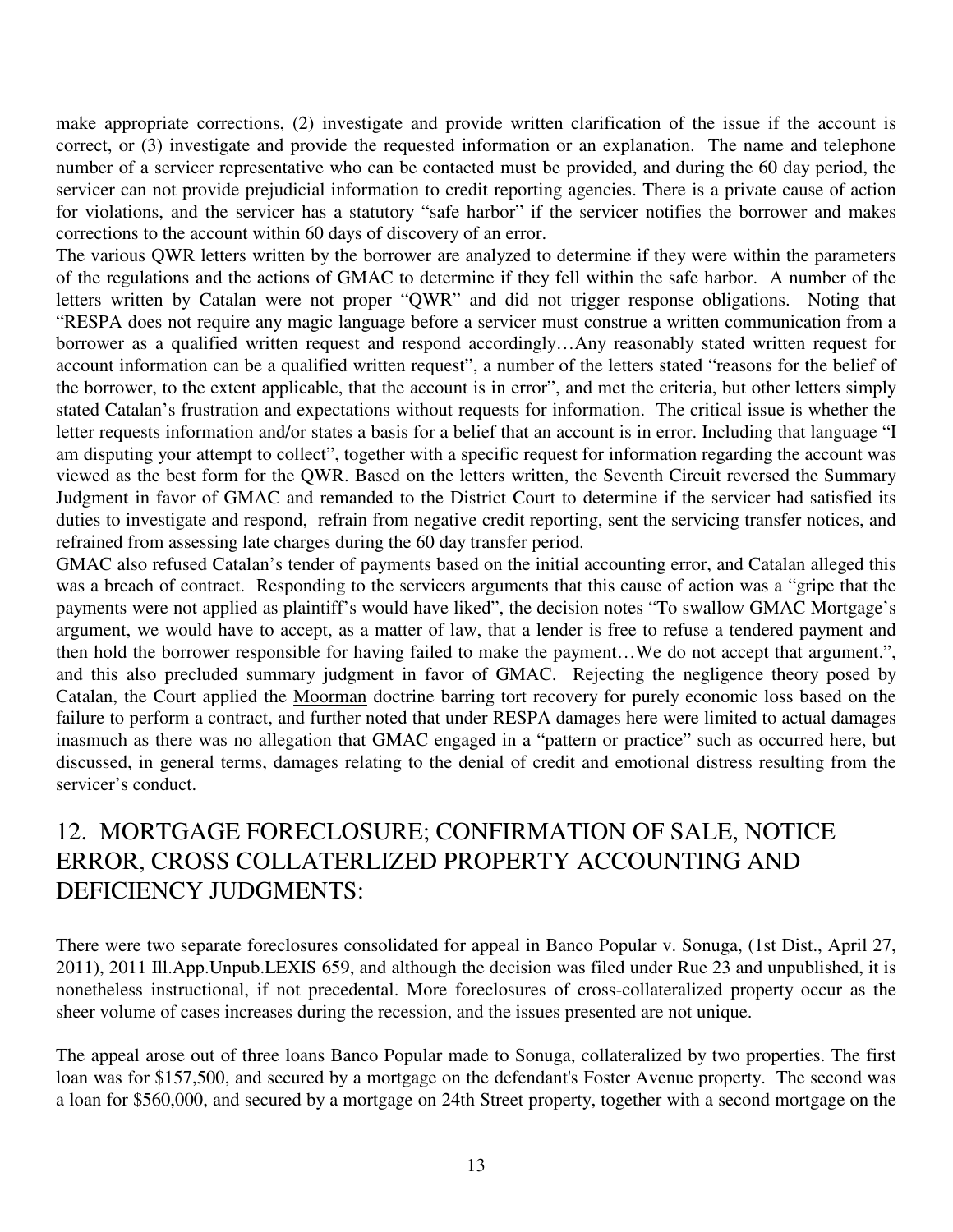Foster Avenue property. The third loan was for \$500,000, secured by a second mortgage on 24th Street. When a default in payments occurred, Banco Popular filed two separate suits to foreclose its loans totaling \$1,217,500. Despite the fact that Sonuga had an offer to purchase the 24th Street property for \$1.180 millions, the first case proceeded to a judgment of foreclosure in the sum of \$1.271 against the 24th Street property, and a sale was held at which Banco Popular was the successful bidder for \$423,000. A deficiency in the amount of \$878,646.72 resulted, and a judgment for \$639,496.18 was entered on the second mortgage at the confirmation of sale. The Order noted that \$639,496.18 of the debt was cross-collateralized by the Foster Avenue property, and the subject of a related foreclosure case proceeding to sale thereafter. In the process of confirming the sale, Banco Popular filed appraisals indicating values of \$690,000 approximately a year before the sale, and a current, second appraisal valuing the 24th Street property at only \$465,000. The defendant filed an affidavit relating to the \$1,180,000 contract, and alleged that Banco Popular "interfered with that sale" by telling the potential buyers that it might sell the property to them for much less at the end of the foreclosure. The trial court confirmed the sale and granted a deficiency judgment in the sum of \$631,496.18, nonetheless and denied the defendant's motion to reconsider, leading to the notice of appeal.

The foreclosure against the Foster Avenue property was also contested and proceeded by summary judgment. The judgment listed \$161,858.74 due on the first mortgage, (\$157,500), and \$610,725.18 on the second mortgage, noted the interrelatedness with the 24th Street proceeding, and ordered Banco Popular to "make a full accounting to the Court as to application of the sales proceeds in both matters as part of any motion for entry of a deficiency judgment." At the sale of the Foster Avenue property, Banco Popular bid and purchased the property for \$205,000, filing an appraisal that valued the parcel at \$300,000 just prior to the sale. The sale was confirmed with a deficiency judgment of \$173,463.06, leading to the second, consolidated appeal.

On appeal, the defendants argued that the 24th Street sale confirmation ought be reversed or vacated because the notice of sale stated the wrong date of judgment, (i.e., the published notice stated May 28, 2008 as the judgment date, rather than the actual, May 14, 2008, date of judgment), and that the amount of Banco Popular's bid at sale was unconscionably low. The first argument relating to the erroneous judgment date in the notice of sale, took the position that the sale should not have been confirmed because a third party bidder would not be able to find a judgment entered on May 28, 2008 in the court's file, and therefore would not bid at sale. (Sound like a familiar path of reasoning? See Maniez v. Citibank, above, relating to errors in dates in a memorandum of judgment.) The Court reviewing the section of the Illinois Mortgage Foreclosure Law outlining the notice of sale found that the date of the judgment is not required to be stated in the notice, and that the law provides "an immaterial error in the information shall not invalidate the legal effect of the notice." in any event. (735 ILCS 5/15-1507).

Although Sonuga argued that the variance between the two Banco Popular appraisals, (\$690,000 and \$465,000), together with the offer to purchase for \$1.180, was an unconscionable attempt to commit fraud in the conduct of the first sale, by diminishing the sales price in order to maximize the deficiency and carry that deficiency over to the Foster Avenue foreclosure, the Appellate Court rejected the argument. Holding that the price was not unconscionable and there was no evidence of a fraud, the Court noted that the \$423,000 bid was within 10% of the latest appraisal of \$465,000 obtained by the bank, and that the reduction in appraised value from \$690,000 could "reasonably reflect a decrease in value over time". The Court turned to the often cited language in Illini v. Doering, (1987), 162 Ill.App.768, that while a court of equity has wide discretion in confirming sales that will not be reversed absent an abuse, the policy in these cases is to give stability and permanency to judicial sales. Mere inadequacy of price is not sufficient, and defendants failed to present evidence of any other current value to refute the bank's recent appraisal, and there was no actual evidence of the alleged fraudulent interference with the offer to purchase for \$1.18 million, which was never closed.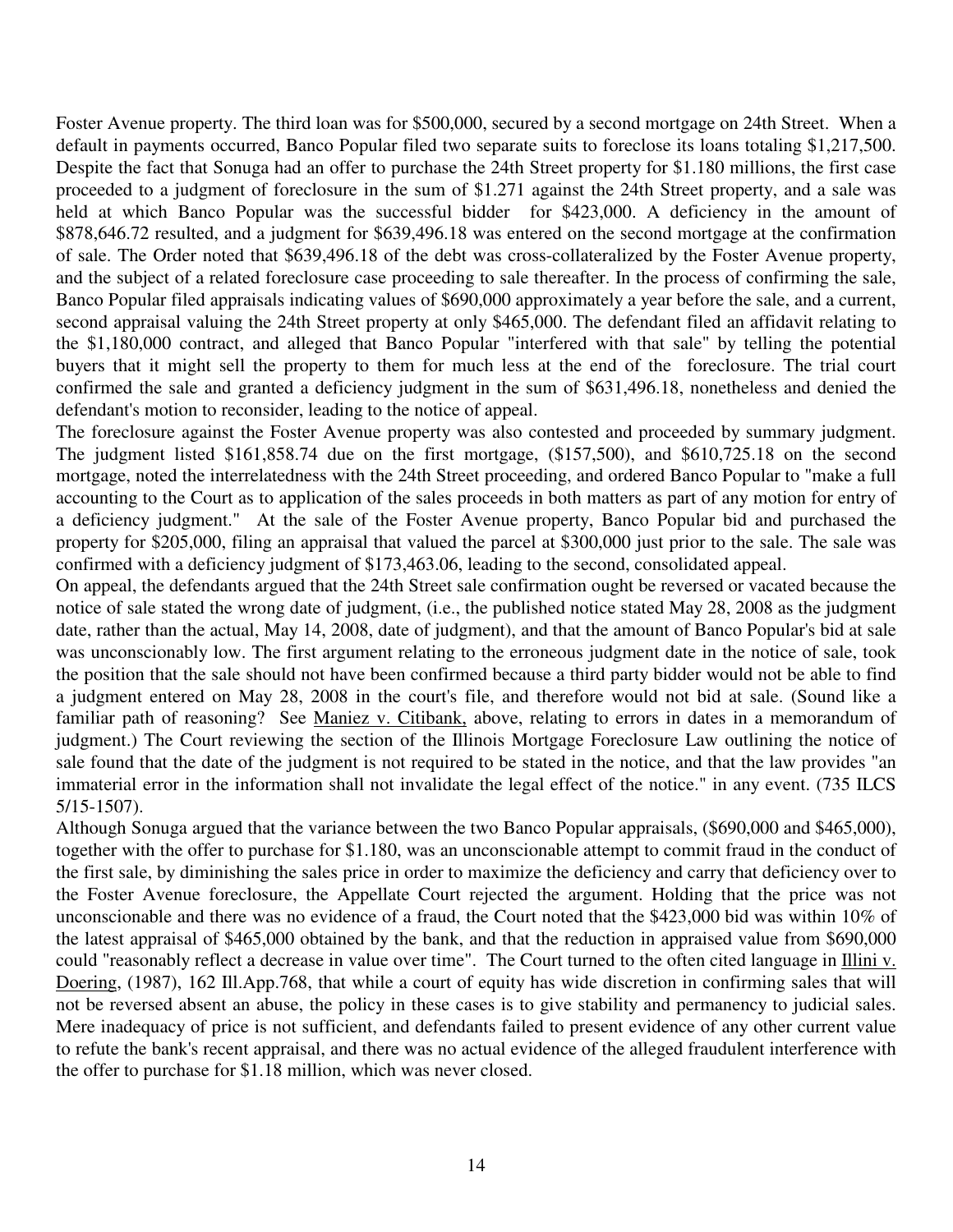The arguments relating to the confirmation of the Foster Avenue property and resulting deficiency were more technical. Sonuga argued that the note foreclosed in the first foreclosure was "merged into the judgment" in that case, and therefore could not be the basis for the deficiency in the second foreclosure. Noting that "whether and to what extent merger occurs is a matter of the parties' intent as evidenced by the language of the instruments and surrounding circumstances", the Court adopted Banco Popular's position on this issue as well. The language contained in the first confirmation of sale noted that the debt was cross-collateralized by the Foster Avenue property, and ordered Banco Popular to "make a full accounting to the Court as to application of the sales proceeds in both matters as part of any motion for entry of a deficiency judgment.", indicating that the parties did not intend a merger, but intended to factor in any "shortfall" on the sale of the first property into the confirmation of the second. Likewise, the arguments that collateral estoppel and res judicata applied were rejected. Although related and between the same parties, the two foreclosures were of different properties and debts. The loans being foreclosed were cross-collateralized but not identical and neither were the causes of action as is necessary to support either the theory of res judicata or collateral estoppel.

## 13. MORTGAGE FORECLOSURE SALES; INADEQUATE PRICE AND APPRAISALS:

In United States of America v. Buchman, (7<sup>th</sup> Cir. May 16, 2011), 646 F.3d 409, 2011 U.S. App. LEXIS 9909, the Court reviewed whether a foreclosure sale to a third party bidder should be overturned based on argument that the sale price was inadequate. Upholding the sale, the Court provides some very cogent language in support of sale, criticism of a mortgagor who took no action until confirmation of the sale over a two year period, and language that is especially applicable to the current real estate market decline in this context.

Buchman attempted to negotiate a settlement with lawyers representing the Department of Agriculture's Farm Service Agency, but then failed to file an answer to the Complaint, and later filed a petition in bankruptcy in order to stay the foreclosure sale following judgment. At the confirmation of a sale of three parcels for \$322,000 to third party bidders, Buchman produced appraisals stating a value of \$513,000. The Court concurred with the District Judge that "competition [is] superior to appraisals as a means of establishing market value: an auction yields a real price, while appraisals are just forecasts…Appraisers often produce estimates that favor their employer's interests…And appraisers usually generate estimates by examining sales of comparable properties. When the market is down, as the real estate market has been for several years, appraisals based on pre-decline transactions do not produce reliable estimates of current market value".

Although this case applies Wisconsin law to foreclosure facts, the statutory schemes are very similar, and the language employed "following established doctrine, that a completed sale will not be upset" will certainly entice some Illinois lawyers to cite this case.

# 14. MORTGAGE FORECLOSURE; INTEREST ACT, 365/360 INTEREST CALCULATION, GOOD FAITH AND FAIR DEALING AFFIRMATIVE DEFENSES:

In RBS Citizen's National Association v. RTG-Oak Lawn, Inc., (1<sup>st</sup> Dist., February 3, 2011), 407 Ill.App.3d 183, 943 N.E.2d 198; 2011 Ill. App. LEXIS 66; 347 Ill. Dec. 908, (Petn for Leave to Appeal Denied, May 25, 2011, 2011 Ill. LEXIS 1037), the borrower, raised affirmative defenses and counterclaims to a foreclosure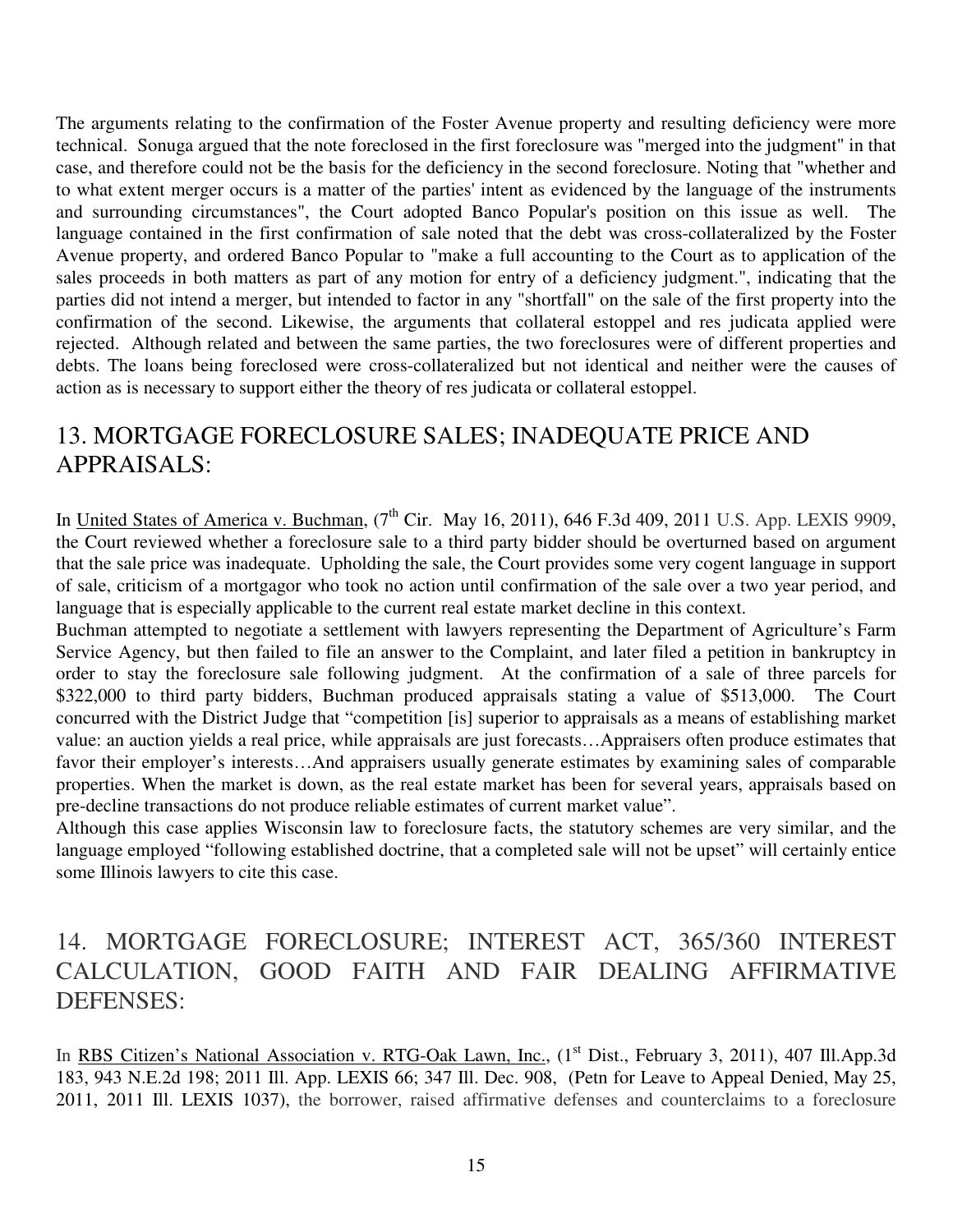action based upon alleged violations of the Illinois Interest Act, the duty of good faith and fair dealing, common law and Consumer Fraud. The affirmative defenses all revolved around the allegations that RBS improperly calculated interest on a 360/365 computation method, failed to disclose the method of calculating interest, and unlawfully increased the amount of interest charged. The trial court dismissed the affirmative defenses and counterclaims with prejudice. The First District affirmed.

The "365/360" method of calculation is based on the "banking assumption" that each month consists of 30 days, and calculates a per diem interest factor by dividing the annual interest by 360, but then multiplies that rate by the actual number of days in the year, 365, resulting approximately 5 more days of annual interest than the alternative methods, (360/360 and 365/365). Based on the stated "per annum" interest in the note, the Defendants argued that the Illinois Interest Act specifically "prohibits the receipt of interest on a per annum note in any amount greater than expressly authorized under the statutory definitions of per annum and obvious meaning of a 'year', and therefore the 365/360 computation was improper. Turning to the "plain language" of the note that "Interest shall be computed on the principal balance outstanding from time to time, on the basis of a three hundred sixty (360) day year, but shall be charged for the actual number of days within the period for which interest is being charged", the Court found that the Note was not "ambiguous", but clearly provided for the 365/360 method of calculation. "Simply because the defendants claim they were unaware of how interest would be ultimately calculated and charged is not an appropriate factor to consider in determining ambiguity, or lack thereof, in a contract…'a party who has had an opportunity to read a contract before signing, but signs before reading, cannot later plead a lack of understanding'…we find no ambiguity in the interest provision of the Note and we conclude that no Interest Act violation occurred here." Accordingly, there was no breach of the duty of good faith and fair dealing, implied in every contract, but "does not arise out of precontractual actions and is only applicable to the conduct of parties to an existing contract." The defendant's expectations were limited to the plain meaning of the language of the note relating to calculation of interest, and the lender did not exercise any discretion required for a claim of breach of good faith and fair dealing. Likewise, there could be no finding of either common law or consumer fraud where the interest calculation provision was clear and unambiguous and the lender did not deviate from the terms of the Note. "[a] person may not enter into a transaction with his eyes closed to available information and then charge that he has been deceived by another." The opinion also includes a discussion of the dismissal with prejudice and denial of motion for reconsideration by the trial court, and the request of the lender for sanctions for a frivolous appeal. Agreeing that no amendment of the pleadings could overcome the unambiguous language of the note, the dismissal with prejudice was affirmed. The basis for the motion to reconsider was two affidavits relating to the alternative methods of interest calculation, but "two individual's opinions as to the interpretation of the relevant interest provision can hardly be considered authoritative or even persuasive, when compared to the plain language of the Note itself." and

was therefore also proper. The request for sanctions for the appeal, however, was denied. "We have held on numerous occasions, however, that an unsuccessful appeal does not necessarily indicate that the appeal was frivolous, was taken in bad faith, or requires the imposition of sanctions."

#### 15. MORTGAGE FORECLOSURE; MERS STANDING TO SUE AND WAIVER OF AFFIRMATIVE DEFENSE BY DEFAULT:

The often referenced Internet "standing argument" in foreclosure cases was presented in Mortgage Electronic Registration System, Inc. v. Jessie Barnes, (1<sup>st</sup> Dist., December 3, 2010), 406 Ill. App. 3d 1; 940 N.E.2d 118; 2010 Ill. App. LEXIS 1288; 346 Ill. Dec. 118, (Appeal denied, 2011 Ill. LEXIS 670 (Ill., Mar. 30, 2011). The argument made in defense of this foreclosure of a mortgage, in which First NLC Financial Services, LLC was defined as the "lender" and MERS as the nominee of the lender, and "MERS is the mortgagee under this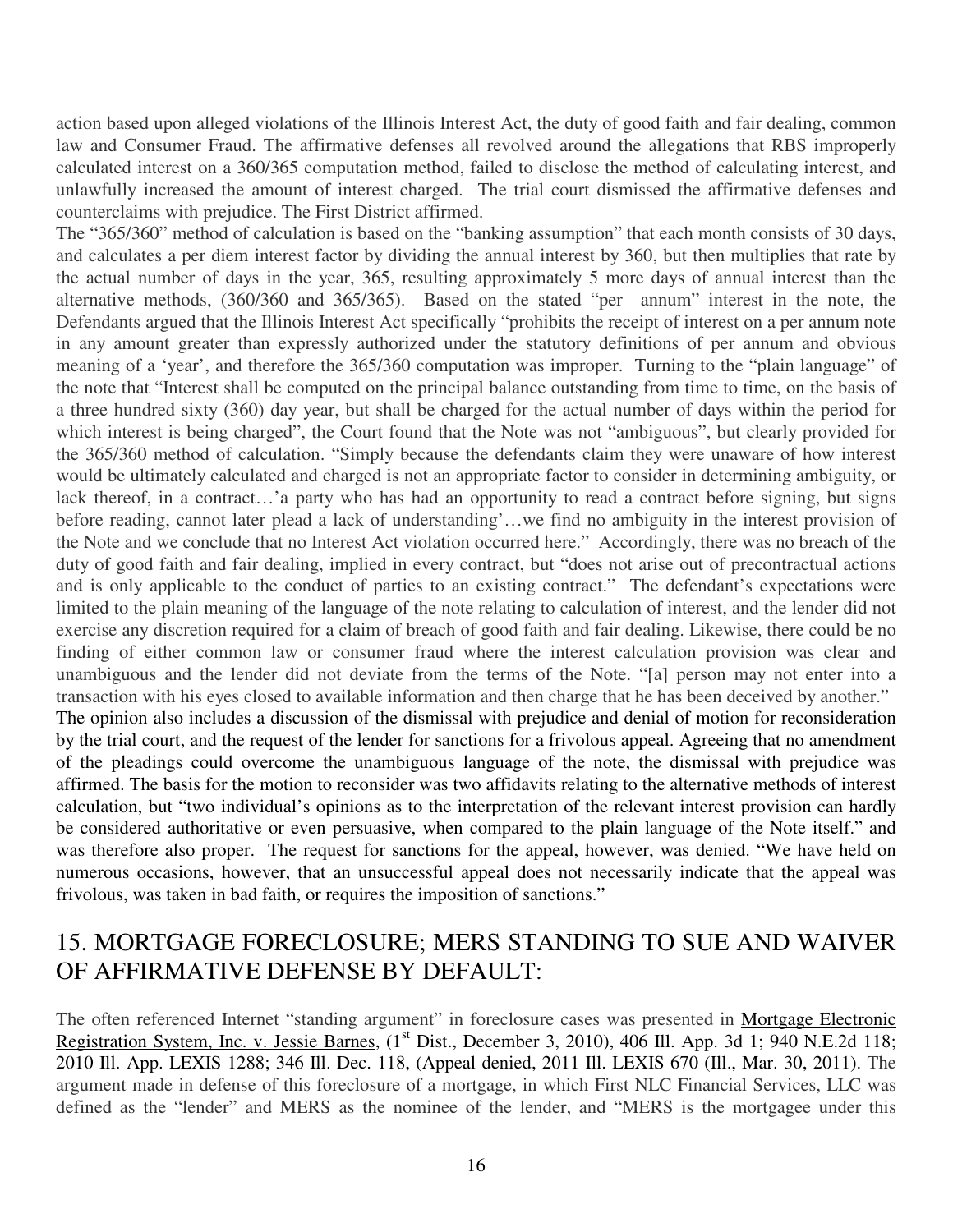Security Instrument.", was that MERS actually had no interest in the debt secured by the mortgage, was not the true owner, and therefore had no standing to sue. The "problem" was the Barnes did not raise the defense until filing a Section 2-1401 petition to vacate the judgment of foreclosure and deny confirmation of sale long after she had been defaulted in the case.

Noting that the foreclosure judgment was not a final order, and that without Rule 304 language in the judgment, it is the confirmation of sale that is final and appealable, the Court determined that Section 15-1508 limits the trial court's discretion to refuse confirmation to situations of issues relating to notice, fraud, the terms of the sale were unconscionable and/or an unjust result. In balancing the provisions of Section 2-1301 to vacate a non-final order, and 15-1508 relating to confirmation of sale, the decision notes that "defendant could not utilize section 2-1301(e) of the Code to circumvent section 15-1508(b) of the Foreclosure Law after MERS filed its motion to approve the sale" because "Such a practice would undermine the sale process because bidders would have no confidence that sales would be confirmed." Barnes, of course, argued that the judgment was void because MERS "was not the real party in interest because it was not the true owner or holder of the promissory note and mortgage." Although the Court acknowledged that "The doctrine of standing is designed to preclude persons who have no interest in a controversy from brining suit...Our supreme court has stated that 'lack of standing in a civil case is an affirmative defense, which will be waived if not raised in a timely fashion in the trial court…[and by not doing so here] Defendant forfeited the standing issue through her default" Since all wellpleaded allegations are admitted by a defendant in default for failure to plead, the allegation that MERS held an interest in the loan was admitted, and "Furthermore, Illinois does not require that a foreclosure be filed by the owner of the note and mortgage. [citations]… MERS, as nominee for the lender, had authority to act to enforce the mortgage…" and had "standing". Noting that courts in other jurisdictions have both found MERS has standing to bring a foreclosure suit in its own name, and that there may be a material issue of fact as to the ownership of the mortgage that precludes that standing, the Court decided here that Jessie Barnes "forfeited that argument by her default. Such default notwithstanding, MERS satisfies the definition of mortgagee in section 15-1208 of the Foreclosure Law, and the trial court could have exercised its discretion to allow MERS to amend paragraph 3(N) of its complaint to reflect that it was designated or authorized to act on behalf of the holder of the indebtedness."

#### 16. PARTITION; APPORTIONMENT OF ATTORNEY FEES:

On appeal in Bargman v. Wilson, (5<sup>th</sup> Dist., February 14, 2011), 407 Ill.App.3d 656, 943 N.E.2d 1236, 2011 Ill. App. LEXIS 87,348 Ill. Dec. 326, the issue before the Fifth District was not a dispute relating to the partition of the subject real estate, but related only to the award of attorneys fees pursuant to the Partition Act, 735 ILCS 5/17-125. The initial complaint for partition was filed on behalf of the Plaintiffs, John Bargman, Charles Bargman, Norma Baughman, Ella Mae Wilson and Willard Wilson by their attorneys, Arbeiter & Walker, against Marlin Ray Wilson and Teresa Wilson to partition farm land owned as tenants in common. Approximately five months after filing, Arbeiter filed a motion to withdraw as John Bargman's attorney. Attorney Otto Faulbaum then appeared for John, and thereafter a judgment for partition was entered on the Plaintiff's motion for summary judgment. A sale was had, and attorney Arbeiter filed his petition for attorneys fees on behalf of Charles, Norma, Ella Mae and Willard, the remaining Plaintiffs represented by his office. attorney Faulbaum then filed a separate petition for attorneys fees on behalf of Plaintiff John Bargman for an amount of time expended similar to attorney Arbeiter. Not to be outdone, the defendant's attorneys, Neubauer and AuBuchon filed their own petition for apportionment of fees. The trial court, noting that neither John Bargman, Marlin Ray Wilson or Teresa Wilson "interposed any good and substantial defense to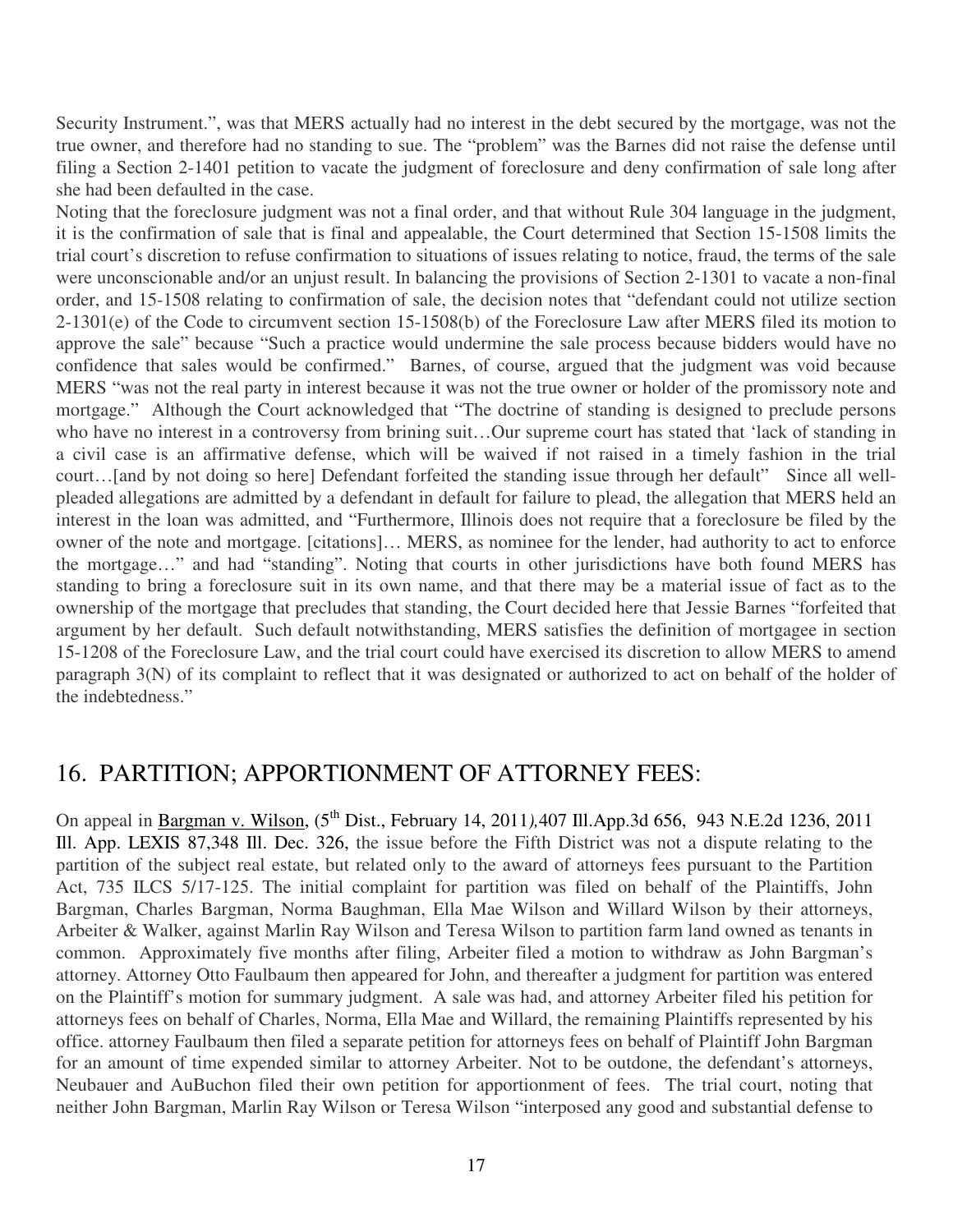the allegations and request for relief in the partition action; therefore, only the attorneys fees of [attorney] Arbeiter…shall be allowed." On John Bargman's motion to reconsider, attorney Arbeiter filed an affidavit stating that Faulbaum "had worked closely with him in addressing many legal issues…on many occasions, attorney Faulbaum took the lead in preparing pleadings and other documents necessary to advance the partition action…determined that their clients' objectives were fully aligned and that their respective legal work would mutually benefit the clients." The motion to reconsider was denied, and this appeal followed.

Based on the premise that the plaintiff's attorney acts for all parties having an interest in the property in seeking partition, the Code of Civil Procedure provides in Section 17-125 that "In all proceedings for the partition of real estate, when the rights and interests of all parties in interest are properly set forth in the complaint, the court shall apportion the costs among the parties…including…a reasonable fee for plaintiff's attorney…unless the defendants, or some of them, interpose a good and substantial defense to the complaint." The basis for this statutory provision is the fact that "plaintiff owes defendant a duty to establish the right to partition, to join all necessary parties as defendants, and to set forth the interests of all parties properly." When this is done, there is no need for the defendants to retain counsel to protect their interest. Noting realistically that there are often difficulties between co-owners that lead to partition, the courts nonetheless hold that "The existence of personal animosity or other differences between the parties…does not translate to an adversary proceeding", and while a defendant may hire his or her own attorney to represent them, they do so at their own expense. Where there is more than mere 'personal animosity or other differences', so that there is a good and substantial defense or the complaint does not properly set forth all parties' interests, the award of attorney's fees to the plaintiff is not appropriate. "The allowance of attorneys fees as apportioned costs is largely a matter resting in the discretion of the trial court."

Here the withdrawal of Arbeiter from John Bargman's representing placed John is a position similar to that of a defendant, and Faulbaum's representation was not "necessary" because there were no defenses interposed and the allegations of the partition complaint were admitted. "In sum, where the plaintiff's attorney files a petition for a partition properly setting forth the rights and interests of the parties and fairly and honestly represents the interests of all the parties, there is no necessity for the defendants or for one of the plaintiffs to subsequently employ separate counsel.

#### 17. REAL ESTATE CONTRACTS; "AS IS" CONTRACT PROVISION IS NOT A DEFENSE TO FRAUD OR MISREPRESENTATION IN NON-RESIDENTIAL CONTRACTS AND NOT ADMISSIBLE IN EVIDENCE:

In an action for fraudulent misrepresentation of the condition of an industrial building in a purchase transaction, the Second District affirmed the trial court's exclusion of evidence that the buyer had agreed to purchase the property "as is" in Napcor Corporation v. JP Morgan Chase Bank,  $(2<sup>nd</sup> Dist.$ , November 19, 2010.), 406 Ill. App. 3d 146, 938 N.E.2d 1181, 345 Ill.Dec.260. Prior to the contract for sale to the Plaintiff, Howard Preis was the employee at JP Morgan's trust department responsible for managing and maintenance of the building. The Realtor hired to market the property obtained a report indicating that the existing roof was leaking and that the proper method of repair was to tear-off and replace rather than recover and repair. Preis was advised that the roof needed to be torn off and replaced, but Preis took the position that a tear off was too expensive and directed contractors to install a new roof without a tear off of the existing roof. The job was completed and there was nothing that would alert anyone else that the roof had been covered versus torn off. The listing sheet prepared by Realtors for the sale was approved by Pries with the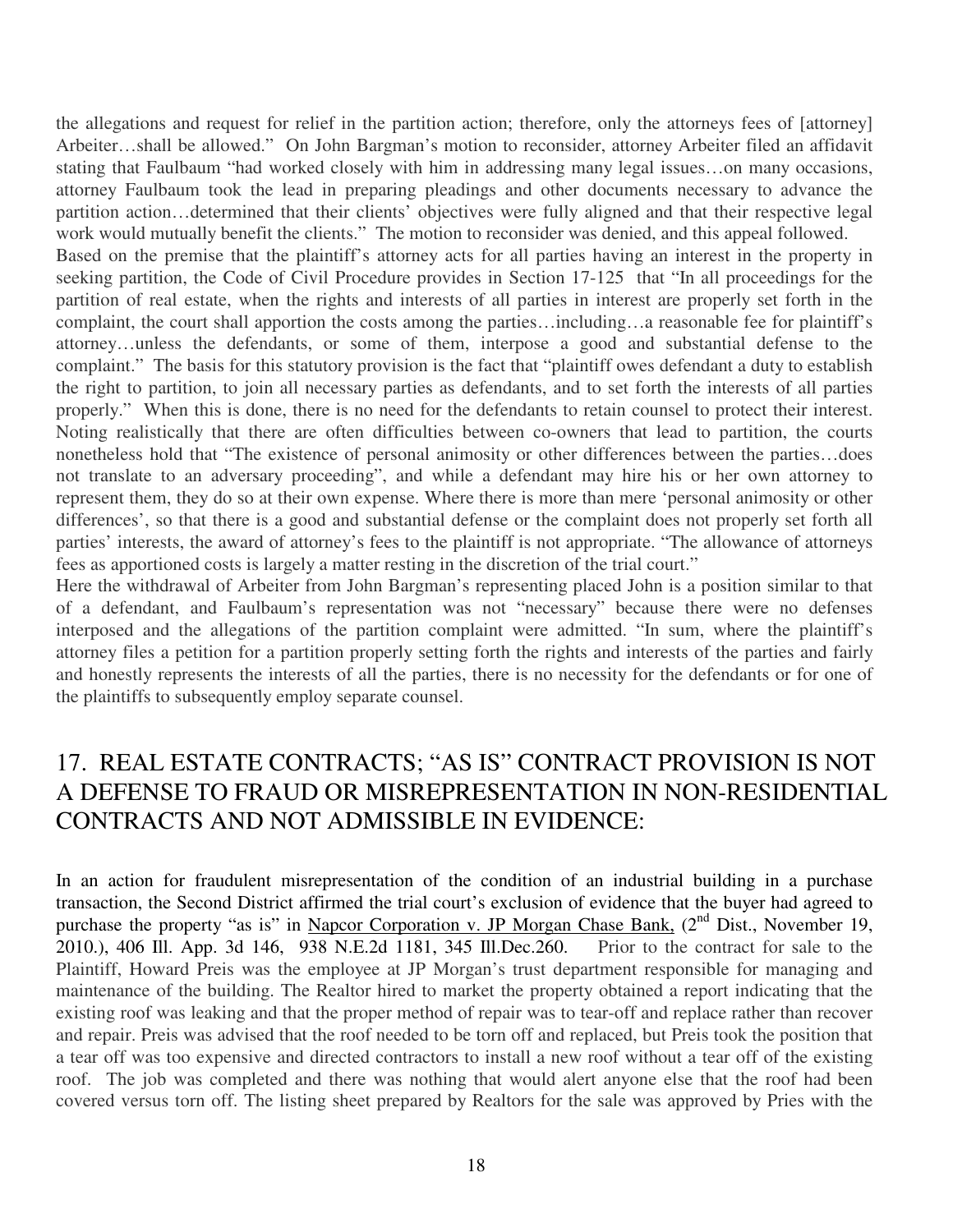statement "New roof in 1994 (tear off)". The purchase contract contained specific language that Napcor had "fully examined the real estate described herein and the building improvements thereon and…is accepting the real estate in its 'AS IS' condition." Preis also stated that the "new roof" on the building came with a ten year warranty. Napcor began experiencing minor roof leaks soon after taking possession and lost sections of the roof during three separate storms. It spent \$25,158.05 in repairs and obtained estimates for replacing the roof in excess of \$2,000,000. In the trial of the complaint filed by Napcor against the trust, the court granted a motion by Napcor's attorneys in limine of the 'As Is' provisions of the contract. The jury found that Preis intentionally, knowingly, or with reckless disregard for the truth, falsely misrepresented that there was a "new roof in 1994 (tear off)" on the building, and entered a resulting award of \$1,201,158.05 in favor of Napcor. Defendant objected that the 'As Is' provision precluded Napcor from claiming that it reasonably relied on the statement, and that the trial court erred in excluding that from the evidence and argument submitted to the jury.

Justice Hutchinson's opinion affirming the trial court harkened to the 2005 decision in Bauer v. Giannis, (2<sup>nd</sup>) Dist., 2005), 359 Ill.App.3d 897, holding that an "As Is" clause is not a defense available to a seller in a real estate transaction where a fraudulent misrepresentation and concealment of the condition of the property is alleged. Although that case specifically involved residential real estate and brought under the Residential Real Property Disclosure Act, the ultimate finding that "As Is" language in a real estate sale contract does not shield a seller from liability for fraud" served to provide the trial court with a proper basis upon which to rule that the language was not admissible relating to the issue of the buyer's reliance. "[B]ecause the "as is" clause was not a defense to fraud, the clause should not be admissible in evidence because it was not relevant to any element of or defense to the fraud claims". The Court further noted that this position has been adopted in a number of other states, and is not premised solely on the policy of the Residential Real Property Disclosure Act...therefore "we see no basis for limiting that holding to residential real estate transactions." Because the trial court properly relied upon the decision in Bauer, and properly applied the rule of that case in its decision on the motion in limine there was no error in its exclusion of the "As Is" provision of the contract and evidence Defendant sought to employ as a defense to its fraud.

While it is not clear from the state court record whether Carter ever got behind on her rent, AMC "obtained" an interest in Carter's debt to Jackson Square when AMC became Jackson's agent, and Carter's first rental payment was not yet due, and therefore AMC was not a "debt collector" and owed no duties to Carter under FDCPA. Carter's brief raised the question of whether the lawyers violated the Act even if AMC is not liable, but none of the lawyers was sued, so the issue was moot.

#### 18. REAL ESTATE CONTRACTS; HOME INSPECTION LIABILITY LIMITATIONS:

In Zerjal v. Daech & Bauer Construction, Inc.,  $(5^{th}$  Dist., December 1, 2010), 405 Ill. App. 3d 907; 939 N.E.2d 1067; 2010 Ill. App. LEXIS 1269; 345 Ill. Dec. 887, Doug and Jackie Zerjal sued the builder, Daech & Bauer, and home inspector, Bill Theisman d/b/a Sure Home Appraisal and Inspection Services, when a number of defects became apparent after they purchased their home. Zerjal alleged that Sure Home failed to determine and then advise them that the foundation was insufficient to support the home's load, the underlayment was decayed and structurally unstable, as were the walls, that water intruded at the footing and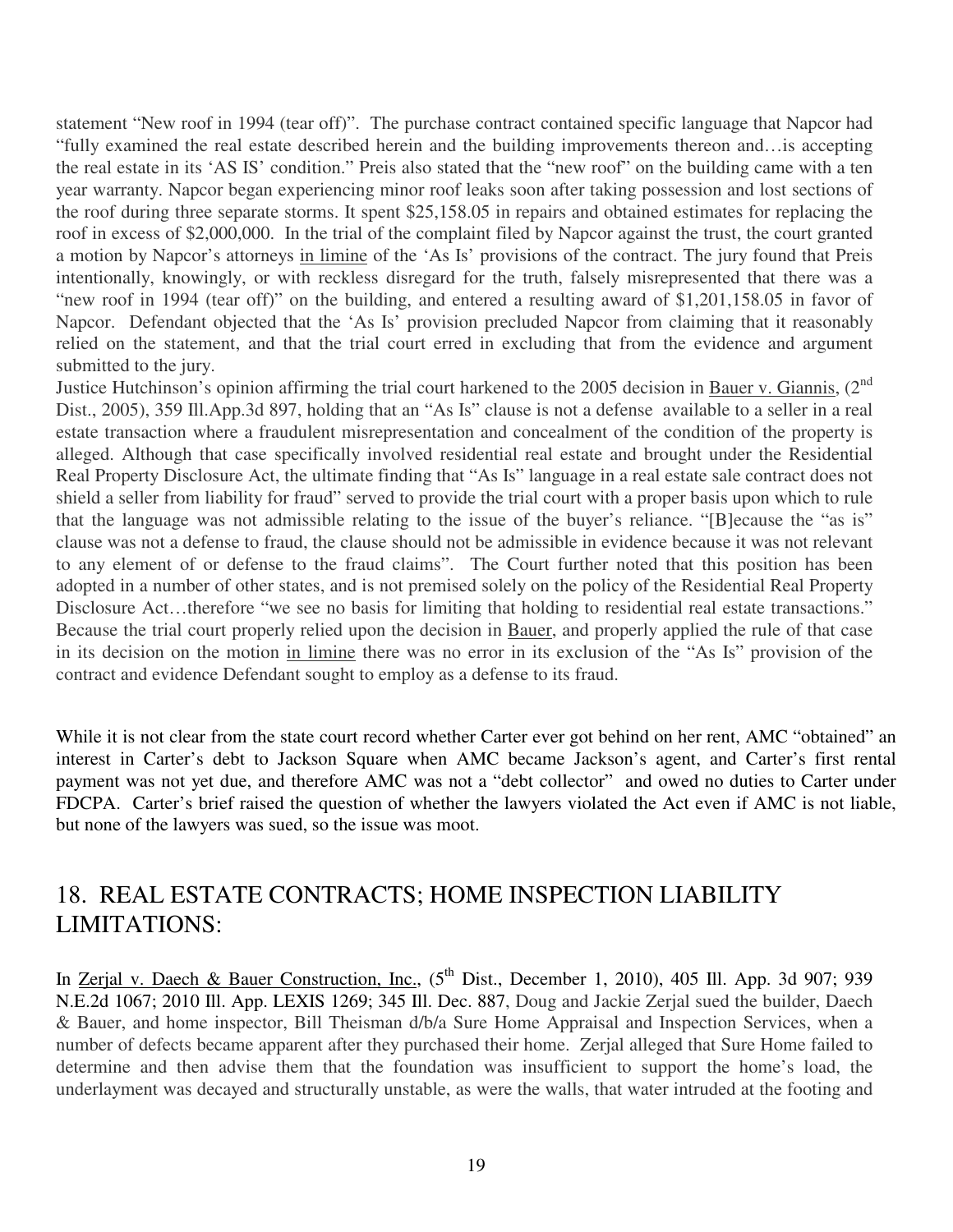foundation, and the HVAC and electrical system were installed and maintained improperly. The home inspection contract specifically limited Sure Home's liability to the amount paid for the inspection, (\$175), and required that any suit on the contract be filed within two years of the date of the inspection. The contract was for a "visual inspection" of the "readily accessible installed systems and components of the property" and excluded latent and concealed defects. When the Zerjals filed suit, Sure Home moved to dismiss pursuant to Section 2-619 based upon the contractual limitations of liability, and that it had tendered the cost of the inspection in settlement. The Court entered a judgment for \$94,000 of damages against the builder, but dismissed that action against Sure Home with prejudice based on its motion.

On Appeal of the decision in favor of Sure Home, Zerjal argued that Sure Home failed to provide the contractually agreed upon services, that the limitations of liability were contrary to public policy and unenforceable, and that Jackie Zerjal had a justiciable interest in the inspection regardless of whether she was a party to the contract or not. Theisman argued that the limitations were not a violation of public policy and were valid contractually, absent a fiduciary relationship between the parties. Ruling in favor of Sure Home, the Court reasoned that Illinois courts have applied a strict test in determining when public policy interests invalidate a contract's terms, and do so only when it is "injurious to the interests of the public, contravenes some established interests of society, violates some public statute, in against good morals, tends to interfere with public welfare or safety, or is at war with the interests of society or is in conflict with the morals of the time." While the Illinois legislature has sought to regulate home inspections and inspectors by the Home Inspector License Act, (225 ILCS 441/1-1 et seq.), for the 'protection of the public', the mere regulation of an industry does not establish a public policy. This legislation deals primarily with education, licensing and regulation, not a specifically criticized pattern of exculpation or limitations of liability prohibition such as exist for innkeepers, professional bailees, landlords, and building contractors. The legislature could have easily included these prohibitions in the Act, but did not. In a like vein, the Zerjals were not in a position similar to patrons of common carriers or employees so that their bargaining position needed support because of a special relationship or vulnerability. There was no "absence of meaningful choice" to support a finding of "unconscionable" contract limitations imposed upon the Zerjals, and while such limitation clauses in homes inspection contracts may have been rejected in other states, (such as New Jersey), Illinois does not yet have such an established public policy. The decision ends with the statement by the Court that: "We decline to act in place of the legislature in declaring limitation of liability clauses in home inspection contracts against public policy."

#### 19. REAL ESTATE CONTRACTS; BREACH, DAMAGES AND APPEALS:

Mary and Marc Simon entered into a contract to purchase a condominium unit under construction in the facts set forth in Palmolive Tower Condominiums v. Simon, (1st Dist., May 16, 2011), 409 Ill.App.3d 539, 949 N.E.2d 723. The terms of the contract provided specific dates for substantial completion of construction, (December 31, 2005), but limited the Simon's remedy to the refund of their Earnest Money and interest on it. The contract also contained a provision for payment of \$7,500 per month to the Simons, at their election, if the closing did not occur by August 31, 2005. Construction lagged, but the parties entered into a "closing agreement" on January 17, 2006, by which the Simons took possession even though the construction was not complete, and deposited the balance of the purchase price into an escrow, based on the Seller's representations relating to the progress of completion of construction and a credit of \$25,000. The Seller later completed construction, but the Simons refused to release the purchase price from the escrow. Plaintiff filed suit for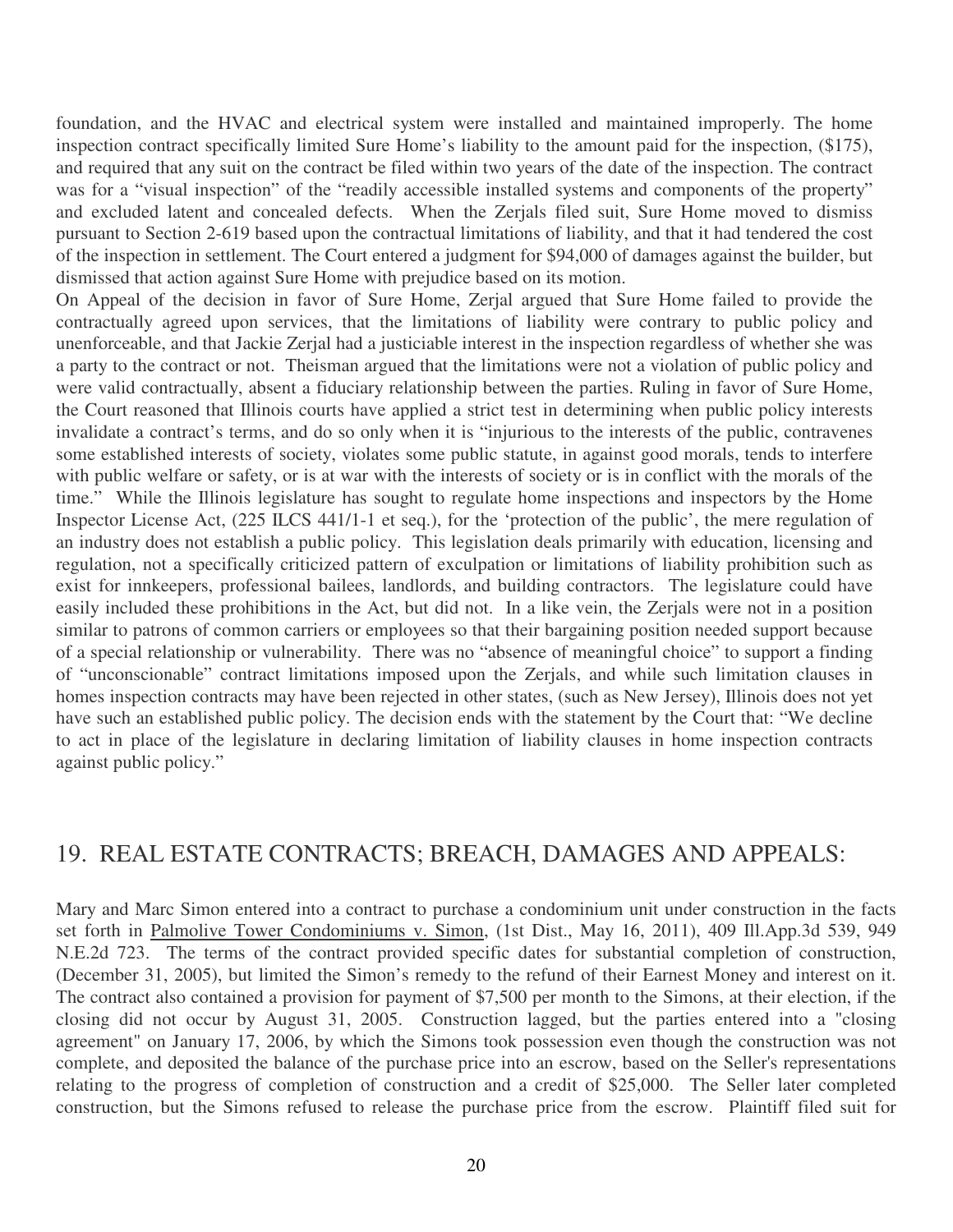declaratory judgment claiming that it was entitled to payment of the purchase money, for breach of the agreement, and specific performance. The Simons filed a counter-complaint alleging the Seller's representations of the progress of completion of construction at the time of the closing agreement were false, and that it thereby breached the contract and committed fraud in those representations. The trial court granted the Seller's motion to dismiss the Simon's counter-complaint, finding that the Counter-complaint failed to properly plead damages. The First District affirmed.

Both the breach of contract and fraud actions required an allegation of actual damages. The measure of damages in fraud is that which will "enable [a party] to be placed in the same financial position as it would have been had the misrepresentation in fact been true", and a like measure applies to breach of contract. The Simon's measure of damages here would have been the difference in their position before and after the misrepresentation of the status of construction and any diminution of value attributable to the breach. The parties agreed that the closing took place pursuant to the terms of the closing agreement executed in January, 2006, after the Seller failed to close in August and complete construction in December, and that the construction was eventually complete. There was no allegation that the value of the property was diminished by the late closing or that the construction not being completed as represented actually impacted the Simons financially. (The Court noted that the contract provision to giving the Simons the option of receiving \$7,500 a month from August to December was waived by the Closing Agreement, together with other potential "damages" relating to terminating the contract and interest on their earnest money.) "The defendants make no allegations that the plaintiff did not eventually complete the requisite construction and sales so that those problems no longer affect the defendants, nor do they allege that they were in any way harmed by any temporary diminution in value, for example by failed efforts to sell their condominium or obtain loans based on its value."

The Plaintiff also obtained a judgment on the pleadings on its complaint for breach of contract, specific performance and damages due to the Simons' refusal to release the purchase money held in escrow. This followed the earlier order granting their motion to dismiss the Defendant's Counter-Complaint, and set up another important aspect of this decision: Whether the Appellate Court properly had jurisdiction to hear the Simons' appeal of the first order dismissing the Counter-Complaint as well as their appeal of the judgment on the pleadings. The crux of this issue deals with what is a "final and appealable order" under Supreme Court Rule 304(a) . The first order dismissing the Counter-complaint contained the language "This is a final and appealable order, there being no just reason to delay enforcement or appeal." The second order granting Plaintiff judgment on the pleadings as to the first count of its three count complaint but merely stated "This order is final and appealable." The Appellate Court held it did not have jurisdiction over the appeal of the second order because it did not dispose of all claims before the trial court, and did not contain all of the requisite language to actually make it "final and appealable" otherwise. While the Supreme Court does not "require that a circuit court parrot Rule 304(a) exacting in order to invoke it.", there must nonetheless be requisite language to make it clear that the trial court had determined that either Rule 304(a) applies by specific reference to the Rule in the Order, or "that there is no just reason to delay appeal." Since there was no reference in the second order "referencing immediate appeal, the justness of delay or Rule 304(a), [it] does not trigger the rule." Leave to appeal to the Supreme Court of Illinois was denied September 28, 2011, 2011 Ill.LEXIS 1663.

#### 20. REAL ESTATE CONTRACTS; EARNEST MONEY, LIQUIDATED DAMAGES, AND DECLARATORY JUDGMENT: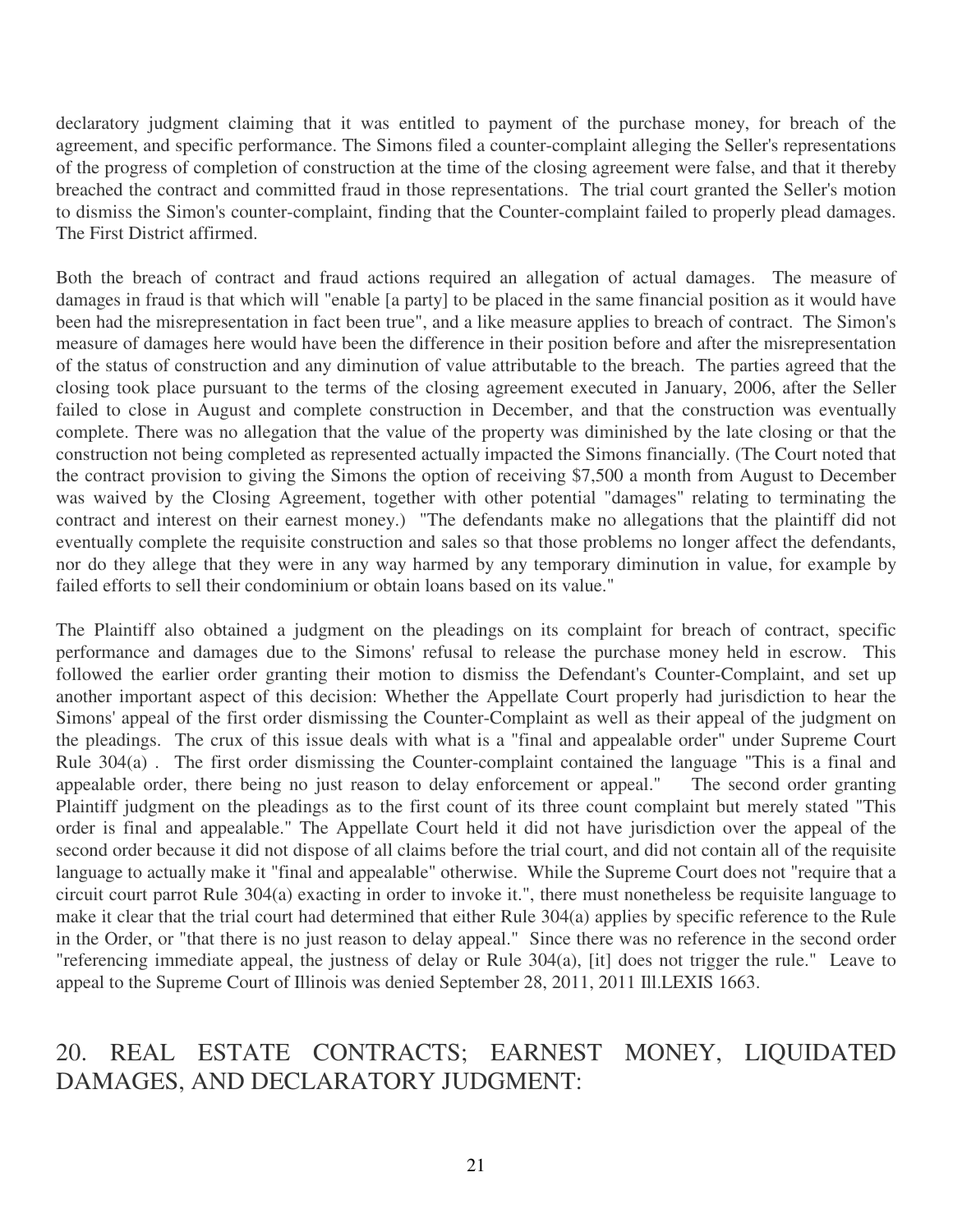In another case revolving around a contract to purchase a condominium, the trial court dismissed the buyer's complaint pursuant to Section 2-615, leading to an appeal. Karmi v. 401 North Wabash Venture, LLC, (1st Dist., July 26, 2011), No. 1-10-2670, 2011 Il.App.LEXIS 778. Karmi sought declaratory judgment that the contract to purchase a condominium unit in the Trump International Hotel and Tower had not been terminated by the Seller's notice, together with a myriad of other claims relating to the retention of the earnest money as liquidated damages, consumer fraud and deceptive practices, unjust enrichment and conversion. The purchase price was in excess of \$2 million dollars, with a 15% earnest money deposit. The closing was to be in late 2008, and the Seller gave notice it was prepared to close in October, 2008, but the closing was extended to May, 2009 for Karmi to obtain financing. On May 15, 2009, Seller declared the contract terminated and sold the unit to a third party for approximately \$2.5 million.

Turning first to the counts requesting declaratory judgment, the Appellate Court affirms the trial court's analysis of a declaratory action. "The declaratory judgment process allows a court to address a controversy after a dispute arises but before steps are taken that give rise to a claim for damages or other relief." Here, that cause was not applicable because the contract had been terminated, and declaratory judgment "is not the proper vehicle for presenting what are, in essence, plaintiffs' breach of contract allegations...a court may dismiss such an action if a party seeks to enforce his rights [to declaratory judgment] after the fact." The claim for unjust enrichment was also dispatched as being procedurally inappropriate; "where a specific contract governs the relationship between the parties, the doctrine of unjust enrichment is inapplicable. [Cite] If the complaint expressly alleges a contract, the count alleging unjust enrichment is properly dismissed." The conversion count was not supportable by the facts. Conversion requires that money belonging solely to someone else is converted by another for his own use. Here, the earnest money claimed to be converted was deposited "for the mutual benefit of the Seller and Purchaser", and could not then be claimed to be solely the property of the Plaintiff and "converted" by the Seller as a party to the escrow. The Court reviewed the notice of default and timing, and found the contract terminated, entitling Seller to retain the earnest money as liquidated damages. Analysis of the particular liquidated damages provisions of this contract, ("No fixed rule applies to all liquidated damages provisions, and courts must evaluate each one on its own facts and circumstances. [cite]", but generally the requirements are that (1) the parties intend to agree in advance to set the damages, (2) the amount is reasonable at the time of contracting, and (3) actual damages would be uncertain and difficult to prove.), found them enforceable here. The fact that the provision referred to the retention of additional sums for deposits and 'extras' over and above the earnest money did not render the amount of the damages a "sum uncertain", nor did the requirement that extrinsic evidence be provided of the sums other than earnest money. The liquidated damages language limited the Seller to retention of the sums deposited as its "sole and exclusive remedy upon termination" and therefore did not violate the "penalty" concerns in the Grossinger and Catholic Charities cases.

#### 21. ZONING; AMENDED ZOINING AND VESTED RIGHTS DOCTRINE:

In 2006, the case of 1350 Lake Shore Associates v. Healy, (2006), 223 Ill.2d 607, presented the vest rights doctrine relating to zoning. The doctrine states that a developer or purchaser, because of a substantial change in position, expenditures or incurrence of obligations made in good faith by as an innocent party under a building permit or in reliance upon the probability of its issuance", obtains a vested property right to complete construction regardless of a subsequent zoning change making the project a violation of the ordinance. The Plaintiff in Christian Assembly Rios De Agua Viva v. The City of Burbank, (1<sup>st</sup> Dist., March 31, 2011), 408 Ill.App.3d 764, 948 N.E.2d 251, 2011 Ill. App. LEXIS 299, made the same argument, but failed to establish